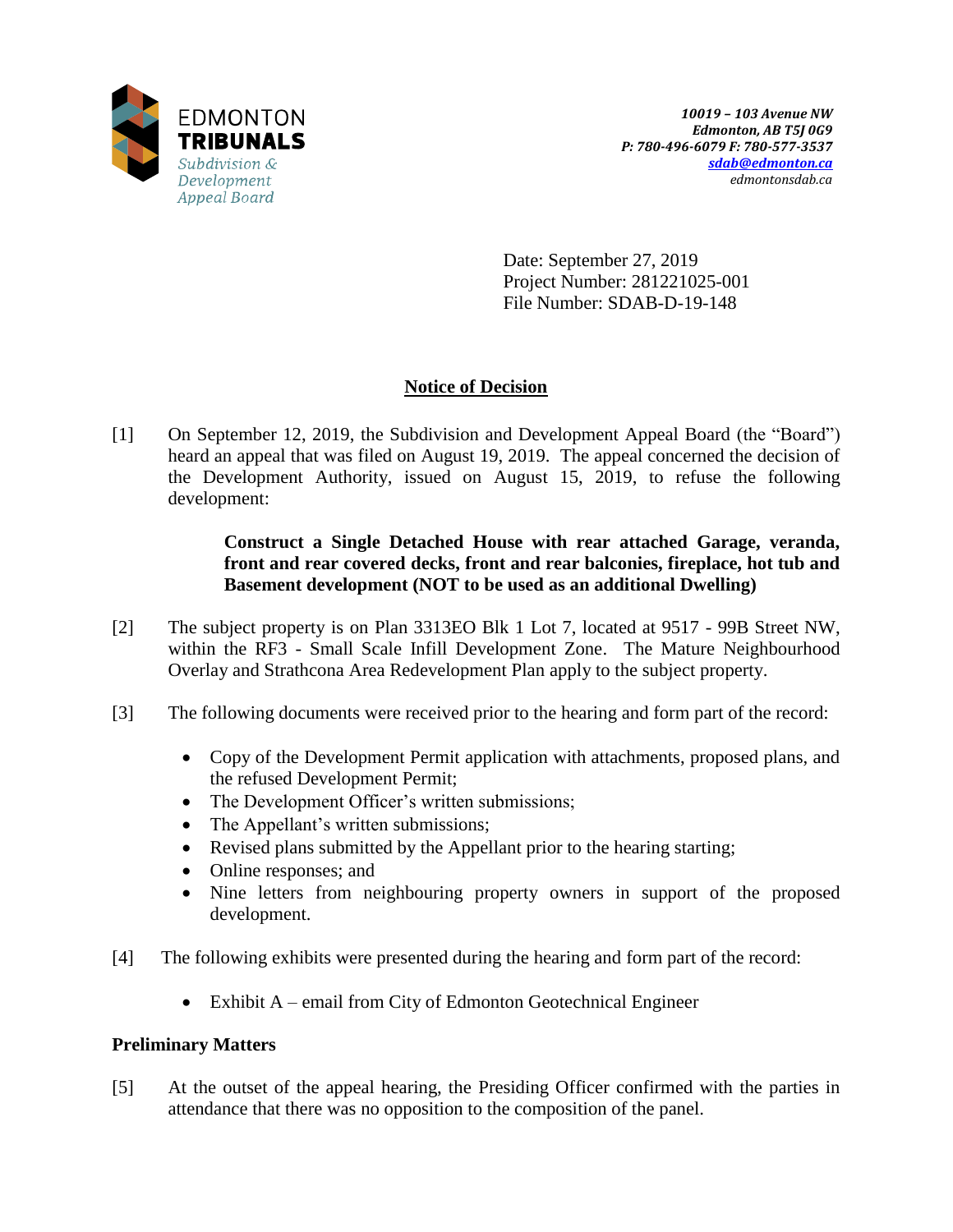- [6] The Presiding Officer outlined how the hearing would be conducted, including the order of appearance of parties, and no opposition was noted.
- [7] The appeal was filed on time, in accordance with Section 686 of the *Municipal Government Act*, RSA 2000, c M-26 (the "*Municipal Government Act*").
- [8] At the outset of the hearing, the Presiding Officer indicated that revised plans were provided to the Board. The Presiding Officer asked Mr. Hammermeister to outline the revisions to the plans to determine if the Board will accept the plans or adjourn the hearing.
	- *i) Position of the Appellant, Mr. E. Hammermeister, representing Graphtec Design & Consulting, who was accompanied by Mr. Johnston, the property owner*
- [9] In dealing with the Mature Neighbourhood Overlay, there have been changes in the process.
- [10] In the past, they were able to make changes to the plans to address the neighbours' concerns and submit revised plans to the Development Officer but they are no longer able to do that.
- [11] The City sends letters directly to the property owners and receives feedback but does not share the information with the Appellant.
- [12] They were encouraged to contact the neighbouring property owners, which they did, and found out what their concerns were.
- [13] The plans were revised but the Development Officer would not review them, and they were told to appeal the decision to the Board.
- [14] In their opinion, they should have been able to submit revised plans for review.
- [15] They spoke to the Development Officer's supervisor and the senior supervisor who advised them that the Development Officer should look at the plans, but she would not do that.
- [16] They were told that the Board has full authority to accept revised drawings, review them, and make a decision.
- [17] The landslide areas in the subject section of the riverbank were reviewed by a Geotechnical Engineer. They received a report indicating that 99B Street will be temporarily closed for construction in the area and it will be closed permanently.
- [18] Parking will be an issue with 99B Street closing.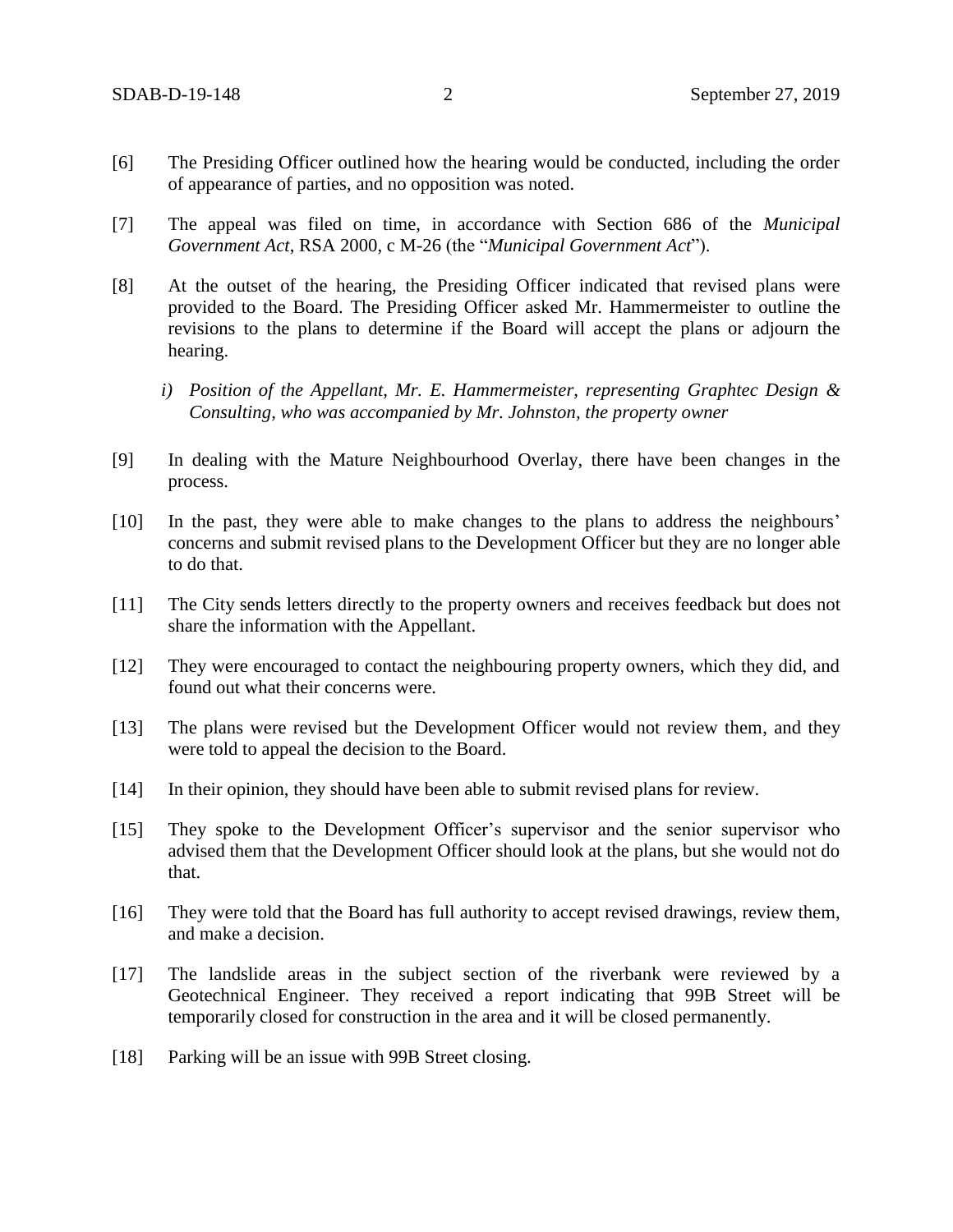- [19] They received an email from the Geotechnical Engineer informing them of the scope of work for the naturalization of 99B Street (marked Exhibit A).
- [20] They are concerned that if the Board does not accept the revised plans, they will not be able to reapply with plans that will benefit the property owner because of the closure of 99B Street.
- [21] There are two properties at the south end of 99B Street that do not have a road in the front of the properties.
- [22] Their only recourse is to appeal the refused development permit to the Board and to highlight the changes in detail.
- [23] Mr. Hammermeister reviewed the revised plans and outlined the changes to the Board.
- [24] The front staircase is being removed as a result of the closure of 99B Street. Further down the street, houses have rear accesses. Access to the house will only be through the rear lane. The front staircase was not included as part of Site Coverage.
- [25] The staircase was moved as a result of the change in the upper level. It will be moved approximately 8 feet into the rear of the house.
- [26] There will be an underground garage that will have access from the rear lane.
- [27] They received documentation from the City stating that the naturalization process will take place in 2020. This is the only access to the property during construction.
- [28] He confirmed that the balcony will be closed in and there will be no change in the Site Plans.
- [29] The side entry step is considered the platform structure and will be moved slightly to the east. The drainage will remain the same.
- [30] They submitted this plan to the surveying company for a new Plot Plan confirming the drainage will not be an issue.
- [31] The original refused Plot Plan was accepted by the Transportation Department. The only change is moving the staircase.
- [32] He referred to Page 12 of the plans showing the Roof Plan. A portion of the floor was projecting and intruding into the sight lines of the neighbouring property. The plans were revised to remove that portion to maintain sight lines for that neighbour. That will become a deck and privacy screening will be added to that portion.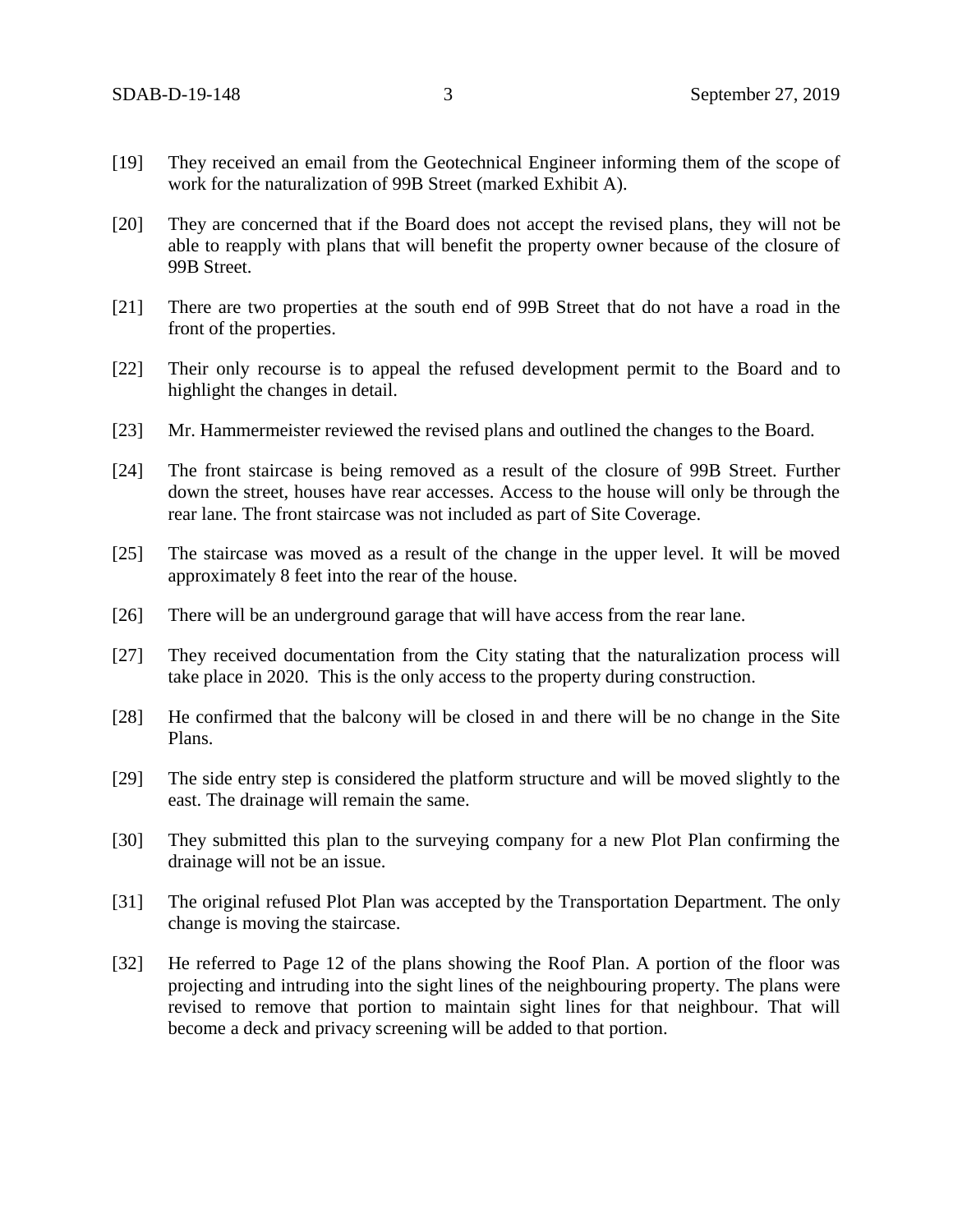- [33] He referred to Page 11 of the plans showing the Loft Plan. The removal and shifting of the glass elevator resulted in the need to move the staircase. The loft is now a balcony to address concerns from the neighbour two doors south of the subject Site.
- [34] They addressed the needs and comments of the neighbours.
- [35] The revised drawings were provided to the Safety Code department.
- [36] He referred to Page 10a of the plans showing the option for a future upper floor plan.
- [37] He referred to Page 10 of the plans showing the Upper Floor Plan. The balcony on the upper floor level was directly above the balcony at the main floor level. When the access was closed off at the lower level, they did the same thing at the upper level. This did not change the sight lines. The removal of the upper level living space to the balcony was recaptured on the main floor and upper floor. The rear balcony recaptured the living space.
- [38] He referred to Page 9 of the plans showing the Main Floor Plan. The front balcony has been enclosed and recaptured the living spaces. The elevator has moved which resulted in the adjustment to the staircase.
- [39] He referred to Page 8 of the plans showing basement / garage plan. There is no change to the foundation other than an internal change. There is no change to the footprint.
- [40] The elevator will be closer to the garage.
- [41] He referred to Page 7 of the plans showing the foundation plan and indicated that there will be no change to the footprint and location, with the exception to the elevator which will be moved.
- [42] He referred to Page 3 of the plan showing the front (west) elevation that faces 99B Street as it currently exists. The upper level shows the removed portion (balcony) of the loft and recaptured on the second and main floor.
- [43] Whether or not the balcony or massing is included in the Site Coverage, there will be no change.
- [44] He referred to Page 3 of the new revised plans. There are no neighbours north of the subject Site. The neighbour south of the subject Site has an application for the home to be demolished and a new home to be built. The number of windows on the side has been reduced.
- [45] The loft level is farther back which will reduce the massing for the neighbours. They are in support of this revision.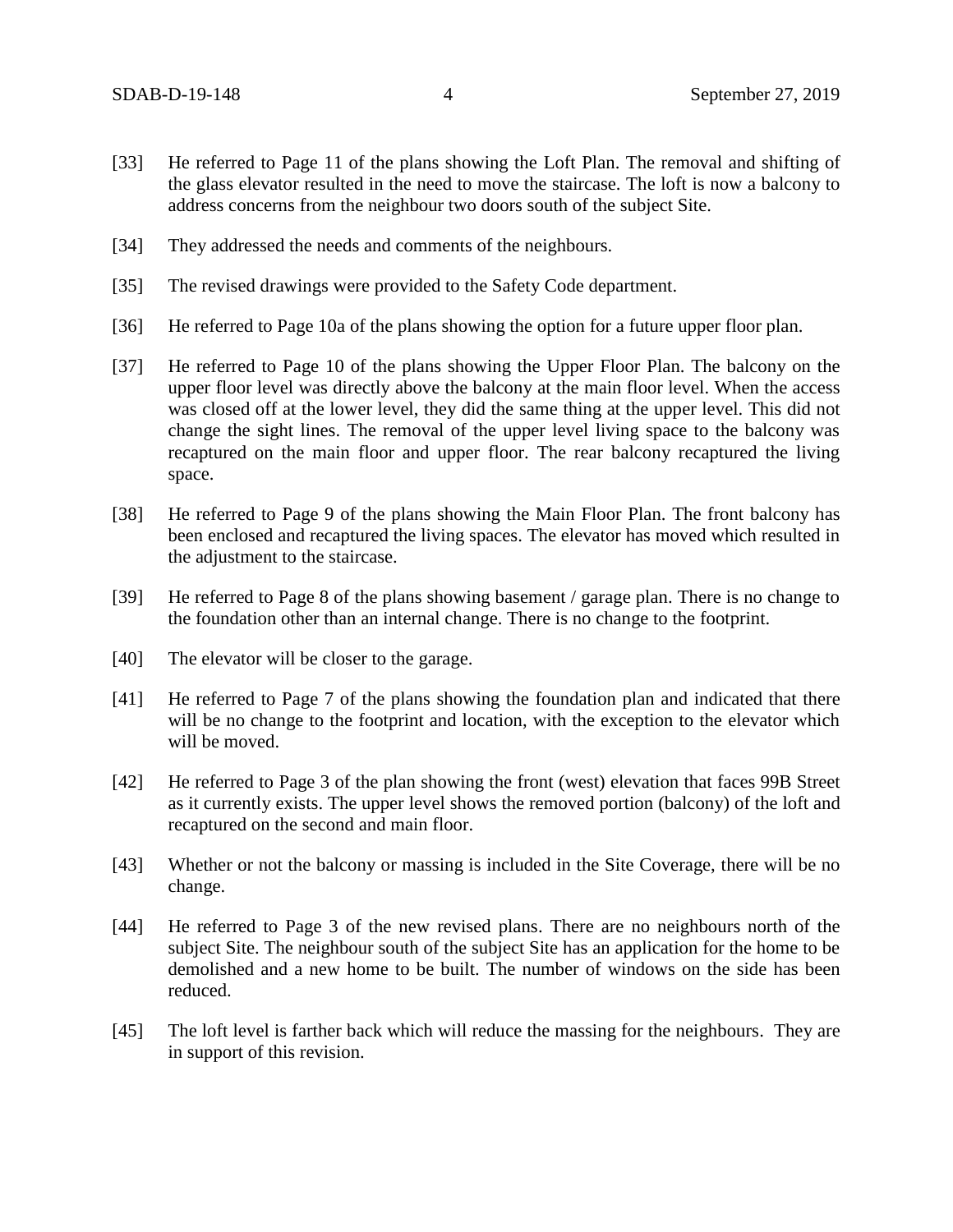- [46] External finishing has not changed. Streetscape was not the primary concern of the Development Officer. The privacy screening was to the satisfaction of the Development Officer and has been maintained in the new drawings.
- [47] He referred to Page 4 of the plans showing the right (south) elevation. The area on the loft level which is highlighted in red has been removed. The area on the second and main floors will be enclosed and the stairwell has been moved.
- [48] He referred to Page 5 of the plans showing the rear (east) elevation. One balcony will be filled in at the second level. He showed the Board the difference between the two plans.
- [49] He referred to Page 6 of the plans showing the left (north) elevation showing the portion that was removed on the upper loft level and the balcony (east) on the second level that will be filled in. He showed the Board the difference between the two plans.
- [50] Mr. Hammermeister provided the following information in response to questions by the Board:
	- a. With regard to privacy, he stated that there is no neighbour north of the subject Site and the neighbour to the south has made an application to demolish the house and rebuild on the property.
	- b. With regard to streetscape, he stated that all of the materials, privacy screening, and finishing will be the same.
	- c. In his opinion, the proposed development meets the requirements outlined in Section 814.3(15) of the *Edmonton Zoning Bylaw.*
	- d. The houses on the neighbouring properties are all different but have similar features. The proposed development will be characteristic of the neighbourhood.
- [51] Mr. Johnston, the property owner, stated that he purchased the property two years ago.
- [52] He was able to get to know his neighbours during the community consultation process.
- [53] He respects his neighbours and was happy to address their concerns.
- [54] The revision to the front of the house is because of the closure to 99B Street.
- [55] The Presiding Officer outlined the process in determining if the Board will accept the revised plans.
- [56] Mr. Hammermeister reiterated that if the Board does not accept the revise plans they will have to make a new application which will delay the development even longer.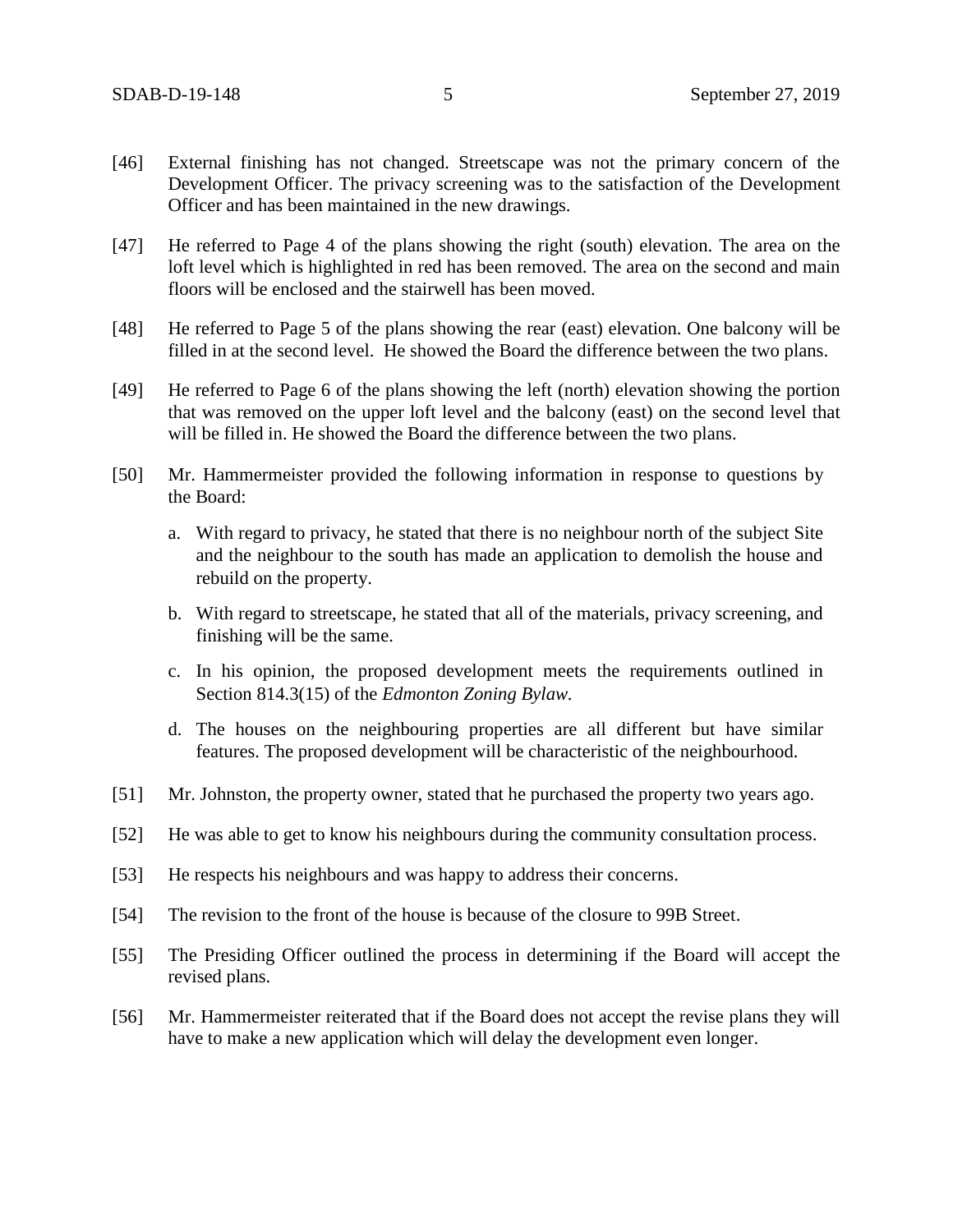## **Decision on Preliminary Matter**

[57] The Board accepts the revised plans submitted by the Appellant.

## **Reasons for Decision on Preliminary Matter**

- [58] The Board is prepared to accept the revised plans and move forward with the hearing for the following reasons.
	- a. Based on the evidence submitted, the revised plans do not affect the required variances.
	- b. The Appellant outlined in detail the revisions to the proposed plans which allowed the Board to compare the revisions to the original plans.
	- c. It became clear to the Board that the required variances from the original plans and the revised plans are identical.
	- d. The Board in its ability to review revised plans made a determination that no other variances were required and that the original and revised plans are identical in that regard.
	- e. When considering and accepting the revised plans, the Board relied heavily on the impact and acceptance of the revised drawings based on the Appellant's thorough community consultation with the affected neighbouring property owners.
	- f. The changes to the plans accommodated the requests of the affected neighbours who provided electronic submissions in support to the revisions of the proposed development.
	- g. The Board accepts an email from the Geotechnical Engineer submitted by the Appellant indicating that 99B Street will be closing permanently and will become a naturalized area with no front access to the subject Site by 2020.
	- h. This in itself facilitated the need for some design changes which will have some impact on the ability to comply with Section 814.3(17) and 814.3(19).
	- i. The Board is cautious when considering new revised plans that have not been reviewed by the Development Officer through the application process. However, the property owner made several attempts to have the Development Officer review the revised plans.
	- j. The Board has some empathy for the inadequate ability for the City to review the revised plans.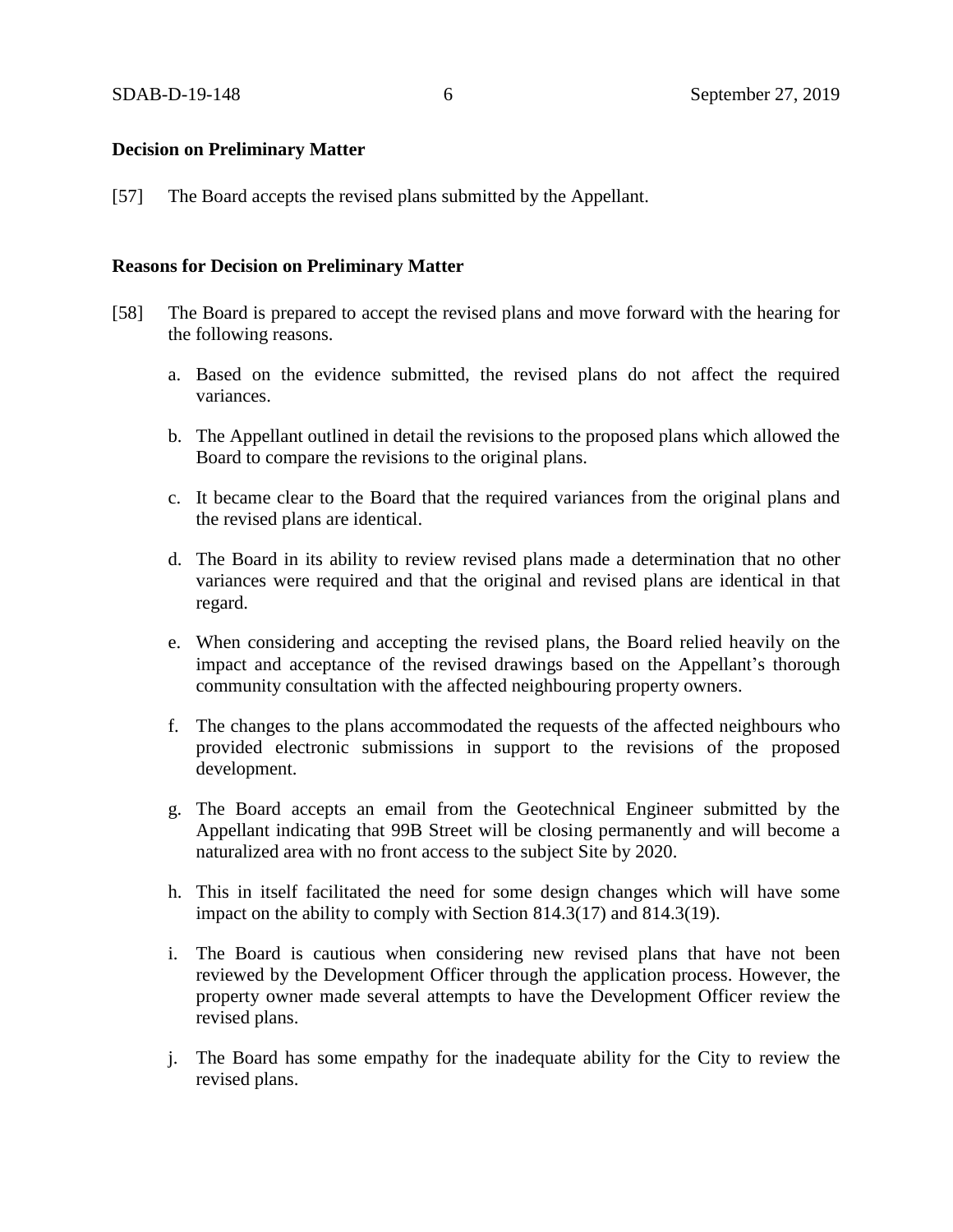### **Summary of Hearing**

The Board allowed Mr. Maharaj to speak first as he was not able to stay for the whole hearing.

- *ii) Position of Affected Property Owners in Support of the Appellant*
- [59] Mr. Maharaj will be building a house immediately adjacent to the subject Site.
- [60] In his opinion, the proposed development will fit in with the streetscape and the characteristics of the neighbourhood.
- [61] Mr. Johnston has communicated with the neighbours to address any concerns.
- [62] Mr. Maharaj provided the following information in response to questions by the Board:
	- a. He has reviewed the variances and the plans and understands why variances are required and that revisions needed to be done.
	- b. He confirmed that he has no concern with the variances required.
	- *iii) Position of the Appellant, Mr. E. Hammermeister, representing Graphtec Design & Consulting*
- [63] Mr. Hammermeister referred to the submitted PowerPoint presentation.
- [64] He has been working with Mr. Johnston since February 2018.
- [65] The neighbourhood is within the Mature Neighbourhood Overlay and has its own unique characteristics.
- [66] The Mature Neighbourhood Overlay encompasses land uses throughout the City.
- [67] There was a roadway in front of the property when the design of the house was made.
- [68] All of the properties will be required to have an underground garage to facilitate access to the property.
- [69] It is not possible to build on this property without any variances. All of the adjacent properties will have more than one variance.
- [70] In his opinion, the Development Officer's written submission stated that variances were needed for other properties on the block.
- [71] He understood that variances would be required for Height, the garage, and rear setback.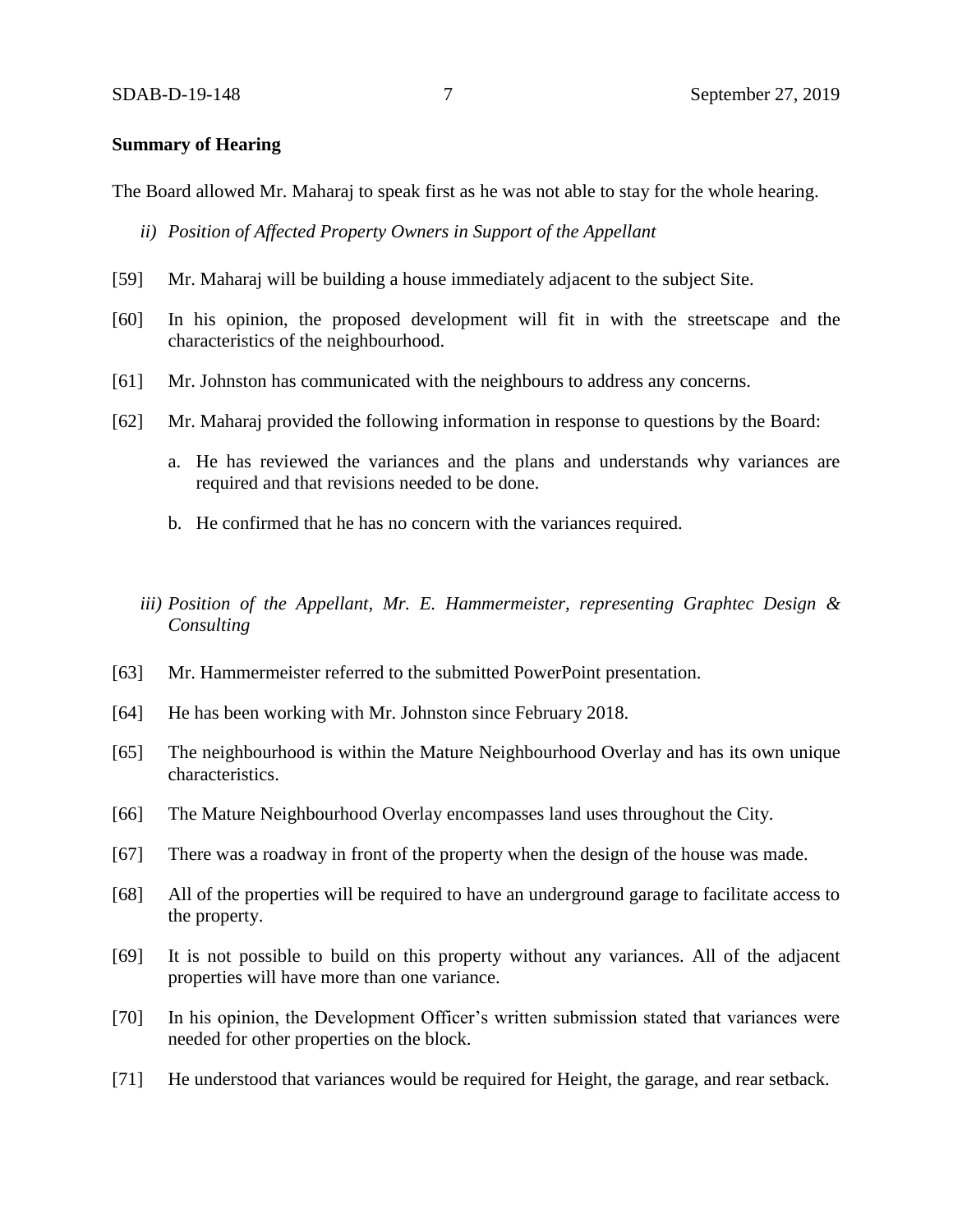- [72] He referred to a drawing in his submission showing the streetscape and the massing of the developments on the block.
- [73] He provided the Board with rationale for the required variances:
	- a. To fully comply with the requirements of the *Edmonton Zoning Bylaw*, they would be limited and over shadowed by the adjacent homes and they are working with what everyone has worked with in regard to massing, Height, and Setbacks.
	- b. The lot size parameters and surrounding community necessitates the variances requested.
	- c. The massing, height and setbacks are consistent with neighboring properties that exist and those that are being proposed.
- [74] He provided the Board with the timelines during the application process:
	- a. The property was purchased in November, 2017
	- b. Zoning Review & Design February 2018
	- c. Owner Neighbourhood Review May 2018
	- d. Permit Submittal May 2, 2018
	- e. City Review Comments Received and Geotechnical Requirements Introduced
	- f. Geotechnical Study, Review, Re-Review & Approval September 2018 to June 2019
	- g. City Authority Community Consultation July 21 to August 14, 2019
	- h. Permit Refusal and Appeal August 15 to September 12, 2019
- [75] He provided the Board with the information with drawing plans and amendments:
	- a. Initial Permit Application May 2, 2018
	- b. Amendment for Geotechnical Review January 2019
	- c. Amendment No. 2 for Geotechnical Approval June 17, 2019
	- d. Appeal Drawing Amendment August 30, 2019
- [76] He provided the Board with the neighbourhood review:
	- a. The property owner recognized the unique characteristics of the neighbourhood and potential variances that would be required.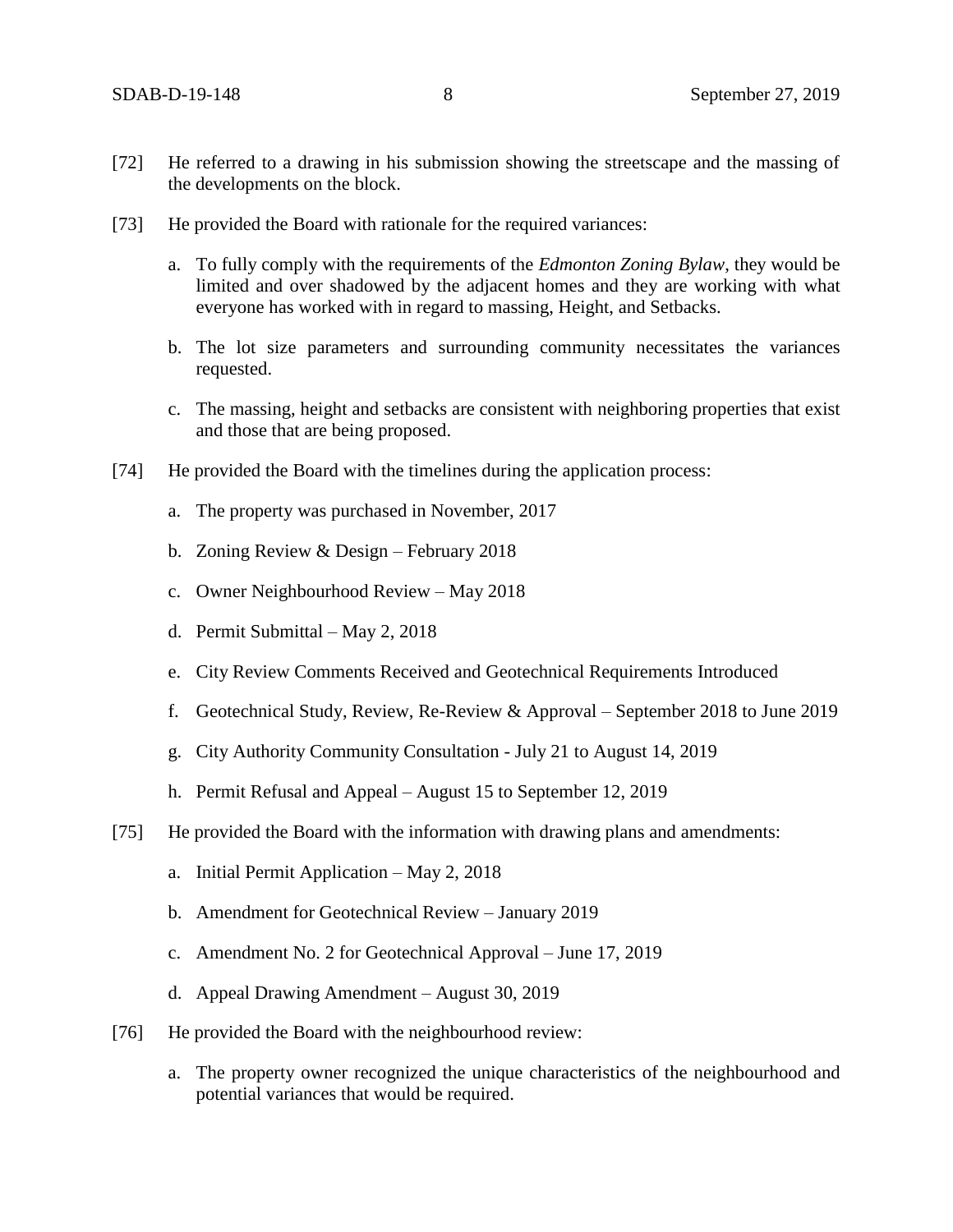- b. Mr. Johnston consulted with the neighbours on several occasions, before and at the time of design submittal.
- c. This was followed up by a City review in August, 2018 and again in July, 2019.
- d. Further consultation occurred after the permit refusal and comments were forwarded by the City, prior to the appeal.
- e. The goal was to propose a design that met the context of the neighbourhood but was also sensitive to neighbours' concerns.
- [77] He provided the Board with information regarding the initial permit review:
	- a. Based on May 2, 2018 Permit submittal.
	- b. Revised July 10, 2018.
	- c. The property owner was willing to work with Development Officer to make amendments as necessary.
- [78] He provided the Board with information on the geotechnical requirements:
	- a. Geotechnical requirements not previously identified in property title or zoning review.
	- b. Requirements not identified in first Development Authority Review.
	- c. Requirements only introduced in second Development Authority review after consultation with Geotechnical Department.
- [79] He stated that when the property was purchased there was no restrictive covenant or any geotechnical concerns.
- [80] He received an email from the Development Officer outlining additional variances and that more information may be required once engineering and transportations comments are received.
- [81] He referred to the memo from Geotechnical Services on August 27, 2018:

…..however, the subject lot, Lot 7, as well as Lot 6, were not accounted for when the restrictive covenants were created for this neighbourhood.

Engineering Services would require that the applicant must supply specific geotechnical information to support this development proposal in order to address the relevant portions of Sections 14.1 and 811 of the *Edmonton Zoning Bylaw*.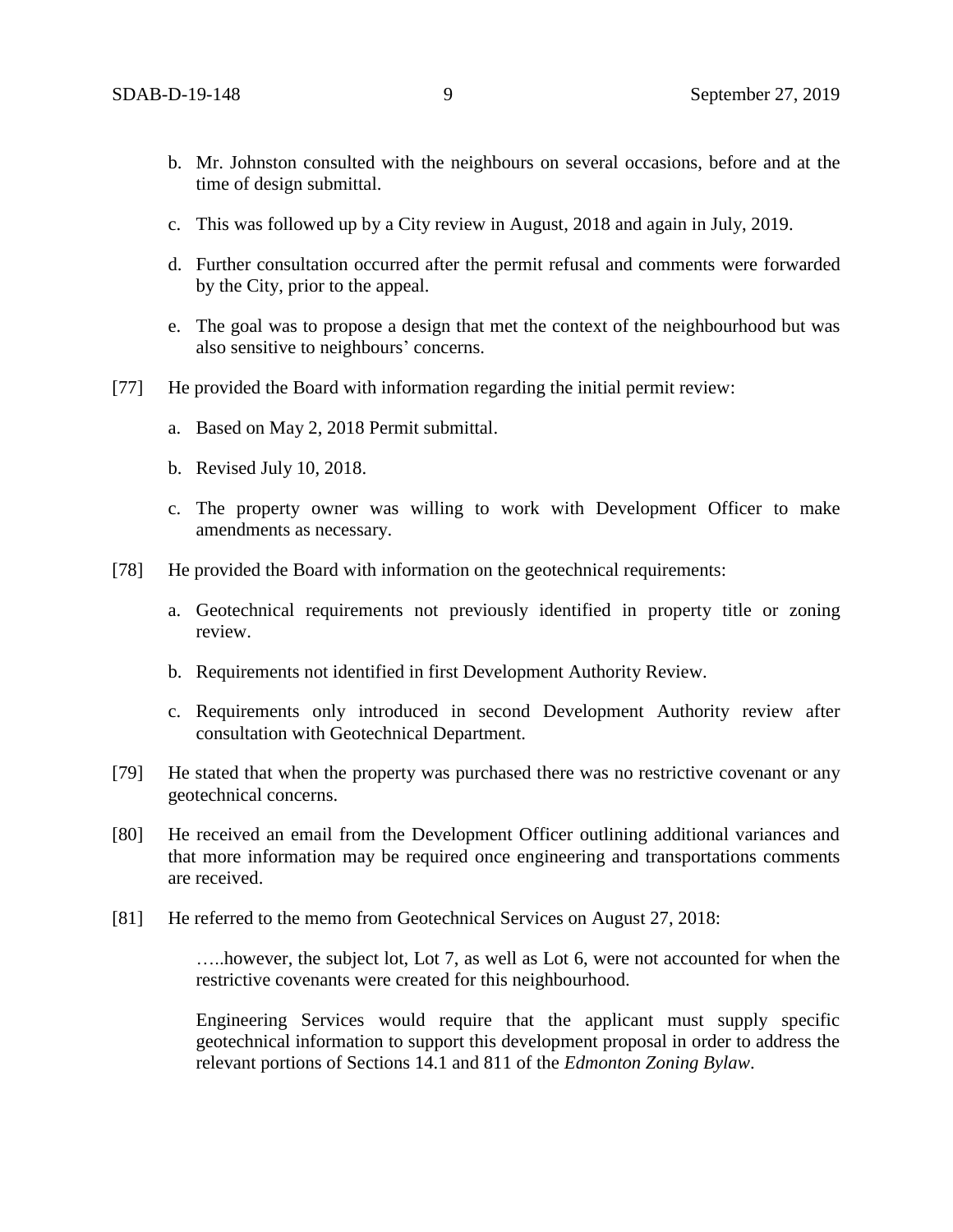- [82] Mr. Hammermeister highlighted a concern to Mr. Lach, Geotechnical Services as follows:
	- a. Our question was not directly technical and not limited to this application only, as we are trying to determine the basis of Geotechnical requirements as identified in the land use bylaw and the City's Top of Bank Policy for this lot and similar ones where a road exists between a subject property and the top of bank.
	- b. With no identified encumbrance or restrictive covenant on title, and in reviewing the above noted bylaws pertinent to this lot, we felt we had completed due diligence in ascertaining the requirements. While we appreciate the information and requirements of a report that exists nearby, it was out of our known parameters and the requirements thereof were only made known after design, detailed drawings and our application had been in the city over a period of 6 months.
- [83] After receiving the memo, Mr. Johnston hired Shelby Engineering in January, 2019 to compile a Geotechnical Engineer to compile a report. Details as follows:
	- a. Slope Stability Report recommends 21.5 metre setback.
	- b. Previous Report by the City recommends 25.0 metre setback.
	- c. Geotechnical Services subsequently requires a more detailed report that would refute the City Commissioned Report.
	- d. This is identified in a memo and through numerous discussions, the parameters thereof become even more encumbering to the owner.
	- e. It is determined the cost and time frame for this exceeds what the owner could reasonably accommodate, and therefore further drawing amendments are required.
- [84] The onus was on them to provide a report which added costs and delayed the process for Mr. Johnston.
- [85] He referred to the Geotechnical Amendments:
	- a. Shelby Engineering amends the report to be in line with City requirements and to meet approval.
	- b. Graphtec Design amends the Drawing Plans to meet the new Geotechnical setbacks.
	- c. These amendments result in further variance changes to setbacks, height, and access points such as required stairs and driveway slope.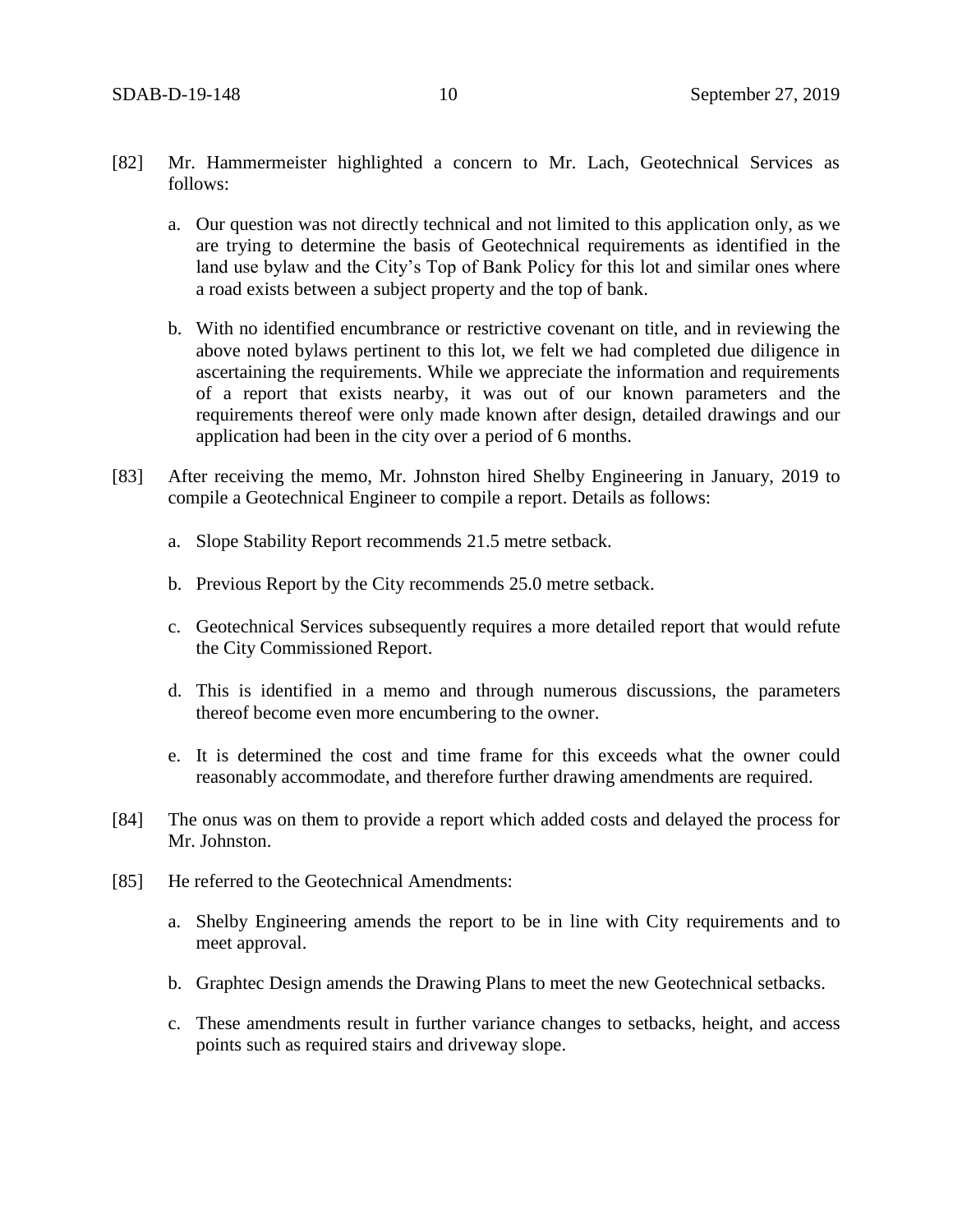- [86] He referred to an email received from Transportation, Ms. K. Haromy:
	- a. The sloped driveway must be entirely located within the private property. No portion of the sloped driveway or any retaining walls will be permitted within legal road right-of-way. It appears that both of these encumbrances remain. Either option is not supported.
	- b. An increased slope within the property of up to 12 percent would be accepted.
- [87] He confirmed that the slope of the driveway will be 11 percent which is supported by Transportation.
- [88] He referred to an email from the Development Officer, Ms. K. Bauer:
	- a. Community Consultation was sent out in August 2018. If there have been any changes to Mature Neighbourhood Overlay variance requests (more) that were not addressed from this document, a new Community Consultation period must occur.
- [89] He referred to the Community Consultation in his submission:
	- a. The Development Authority confirms further changes as result of the increased setback requirement by Geotechnical Services and requires another Community Consultation.
	- b. The owner also conducted further consultation with the neighbours to identify these changes.
	- c. The comments were made available by written format for the Development Authority without opportunity to address their comments directly or interact with neighbours.
	- d. The application was refused after the consultation process.
- [90] Mr. Johnston outlined the revisions to the neighbours as outline in the submission:
	- a. This increase is required to satisfy top of bank geotechnical setback of 25 meters. The front of the house will closely align with the adjacent homes.
	- b. This decrease is again to satisfy the required top of bank geotechnical setback of 25 meters. Again, the rear of the home will closely align with the adjacent homes.
	- c. The height has also been increased due to the 25-meter top-of-bank setback. This has forced the house slightly higher out of the ground to accommodate the required driveway slope over a shorter distance.
	- d. We are marginally over this height because of the front setback and grading, and therefore this is noted as a variance.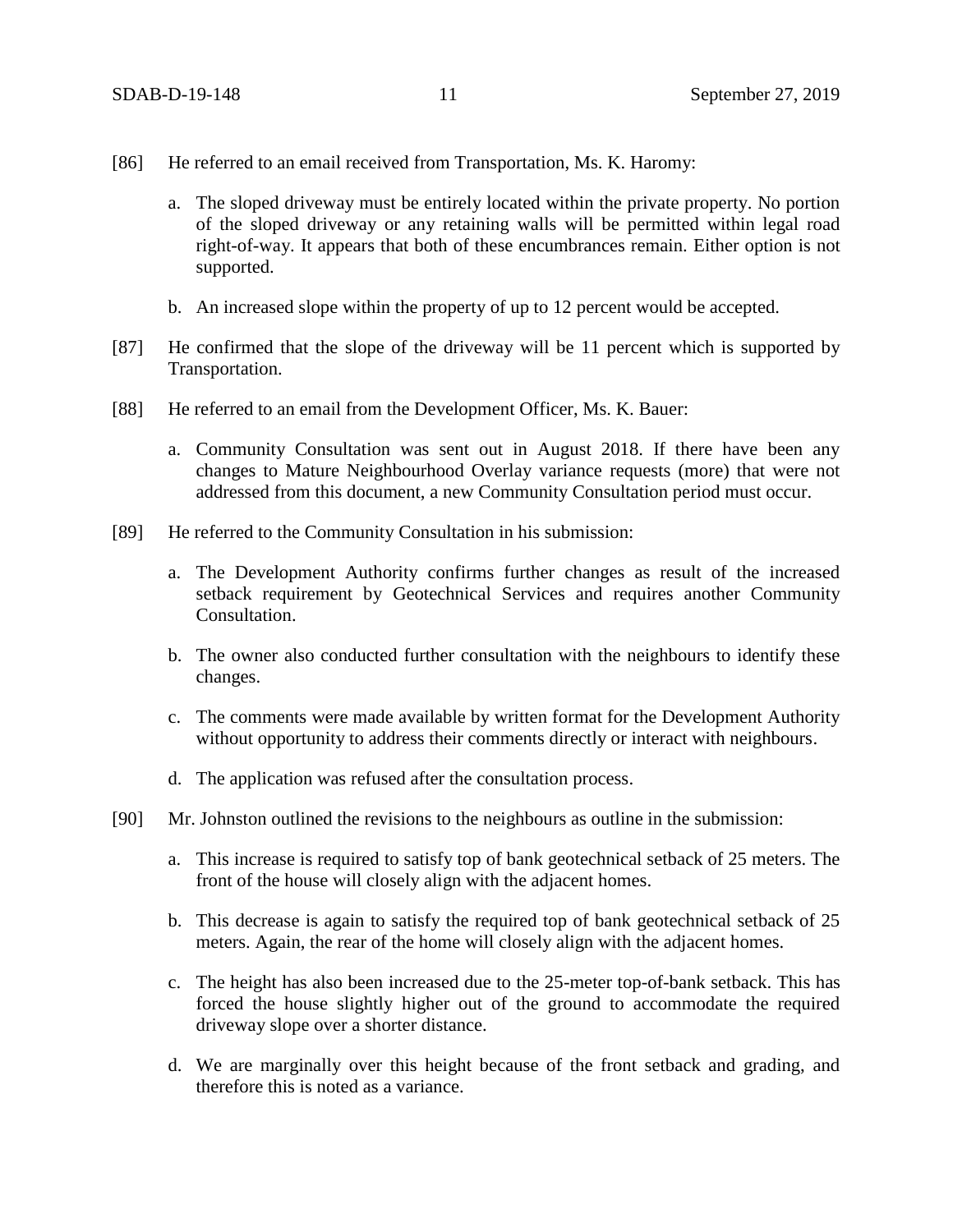- e. We are permitted 40.0 percent to 40.5 percent Site Coverage, the inclusion of the steps has increased this to 41.3 percent.
- [91] He referred to his submission and the comments received from Ms. Bauer on August 15, 2019:
	- a. I have just refused the above application. From the Community Consultation period there were three inquiries / comments:
		- 1. One in support, one non-support, and one no comment (they wanted more info)
	- b. Comments
		- Strong support for the variances and believe the design will fit into the block.
		- Concern with the design blocking views.
		- Do not support the variances to building height / setbacks.
- [92] He referred to the Appeal Process in his submission:
	- a. After the application was refused, the decision was appealed.
	- b. During this time and while preparing for appeal, the property owner became aware of the concerns of an adjacent neighbour.
	- c. They engaged in discussion as to potential amendments to design and were able to come to an equitable solution.
	- d. The changes are identified in the existing drawings as per attached marks in Red.
- [93] He referred to the letter that was provided to the neighbouring property owners that provided them information regarding the construction and the naturalization planned in 2020.
- [94] He referred to his submission showing the front setback on each of the lots.
- [95] With regard to the elevation, a surveyor established they were working with Transportation for a 12 percent slope. The house is slightly higher but will be consistent with the characteristics of the neighbouring properties.
- [96] The rear underground garage is important due to the closure of 99B Street.
- [97] They have a verbal agreement with the Old Timers Cabin to use their parking lot for over flow parking if there is no function taking place at the cabin.
- [98] The massing of the development will affect the most adjacent neighbour to the south who is in support of the proposed development.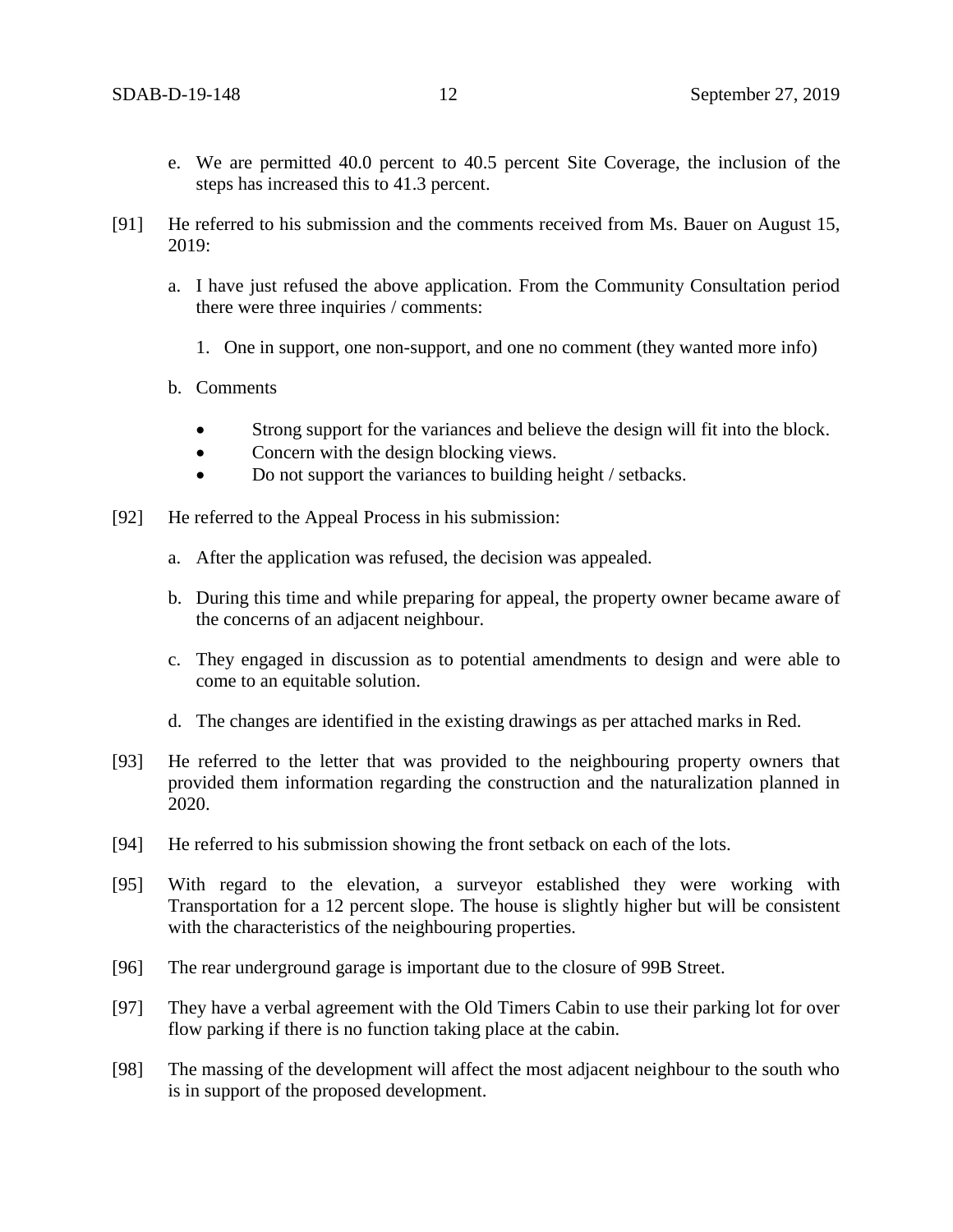- [99] The Development Officer acknowledged that there was a hardship to the site due to the proximity of the North Saskatchewan River Valley.
- [100] Mr. Hammermeister referred to the Final Drawings in his submission.
	- a. These Drawings represent further amendments made as result of interaction with neighbours after the appeal was started.
	- b. They eliminate the issue raised during community consultation of blocking a loft level view.
	- c. The neighbour has provided an email of support confirming this as a more suitable solution.
	- d. Further, in compliance with subsection (ii) the proposed development conforms with the use prescribed for that land or building in the land use bylaw.
	- e. The privacy of the Community Consultation process did not give opportunity for direct consultation previously.
	- f. The variances for this drawing with the amendments remain the same as those for which the appeal was filed.
	- g. The Development Authority would not permit a resubmittal of these plans once the decision of a refusal was issued as there is a 6 month moratorium on resubmittal of a refused application.
	- h. These plans represent another positive step to an equitable solution in the process as they more satisfactorily meet the approval of the neighbours.
- [101] Mr. Johnston referred to the parking and reiterated that parking at the Old Timers Cabin can be used for overflow parking.
- [102] They have revised plans and worked with the neighboring property owners to address any concerns.
- [103] In their opinion, the proposed development will not affect the use and enjoyment of neighbouring properties.
- [104] Mr. Hammermeister and Mr. Johnston provided the following information in response to questions by the Board:
	- a. They confirmed that there is no restrictive covenant on the property.
	- b. The front 8.1 metres is based on the adjacent street setback.
	- c. The building envelope is restricted by the Site Coverage.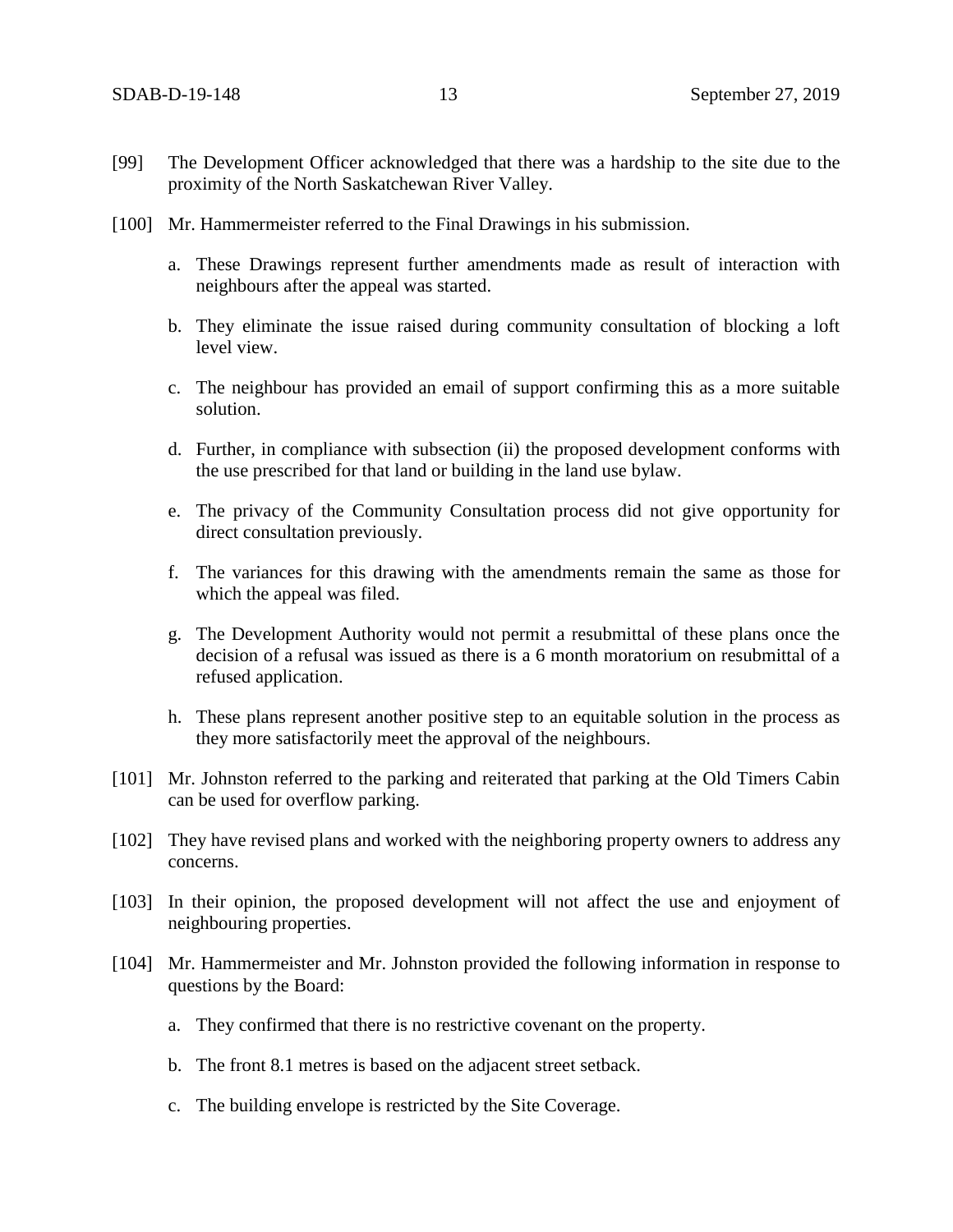- d. The Slope Stability Report recommended a 21.5 metre Setback.
- [105] Pushing the house building back did not change the variances.
- [106] The variance in Height, Front Setback, and Platform structure is due to where the front of the house needs to be.
- [107] The variances are still the same but the development is scaled differently.
- [108] It is not possible to have a rear detached garage due to the size and slope of the lot.
- [109] They are agreeable to the suggested conditions of the Development Officer.
	- *iv) Position of the Development Officer, Ms. Bauer*
- [110] The Development Authority did not appear at the hearing and the Board relied on Ms. Bauer's written submission.

## **Decision**

- [111] The appeal is ALLOWED and the decision of the Development Authority is REVOKED. The development is GRANTED as applied for to the Development Authority, subject to the following CONDITIONS:
	- 1. The proposed development is approved in accordance with the revised plans submitted on September 12, 2019.
	- 2. WITHIN 14 DAYS OF APPROVAL, prior to any demolition or construction activity, the Applicant must post on-site a development permit notification sign (Section 20.6).
	- 3. Landscaping shall be installed and maintained in accordance with Section 55 and 811.3(7).
	- 4. Frosted or translucent glass treatment shall be used on windows to minimize overlook into adjacent properties (Reference Section 814.3.8).
	- 5. On site development shall be in accordance with the Development Restrictions as set out by Shelby Engineering and to the satisfaction of the Development Officer.
	- 6. The Applicant shall be prohibited to have above or underground sprinklers or irrigation systems  $(811.3(6)(a))$ .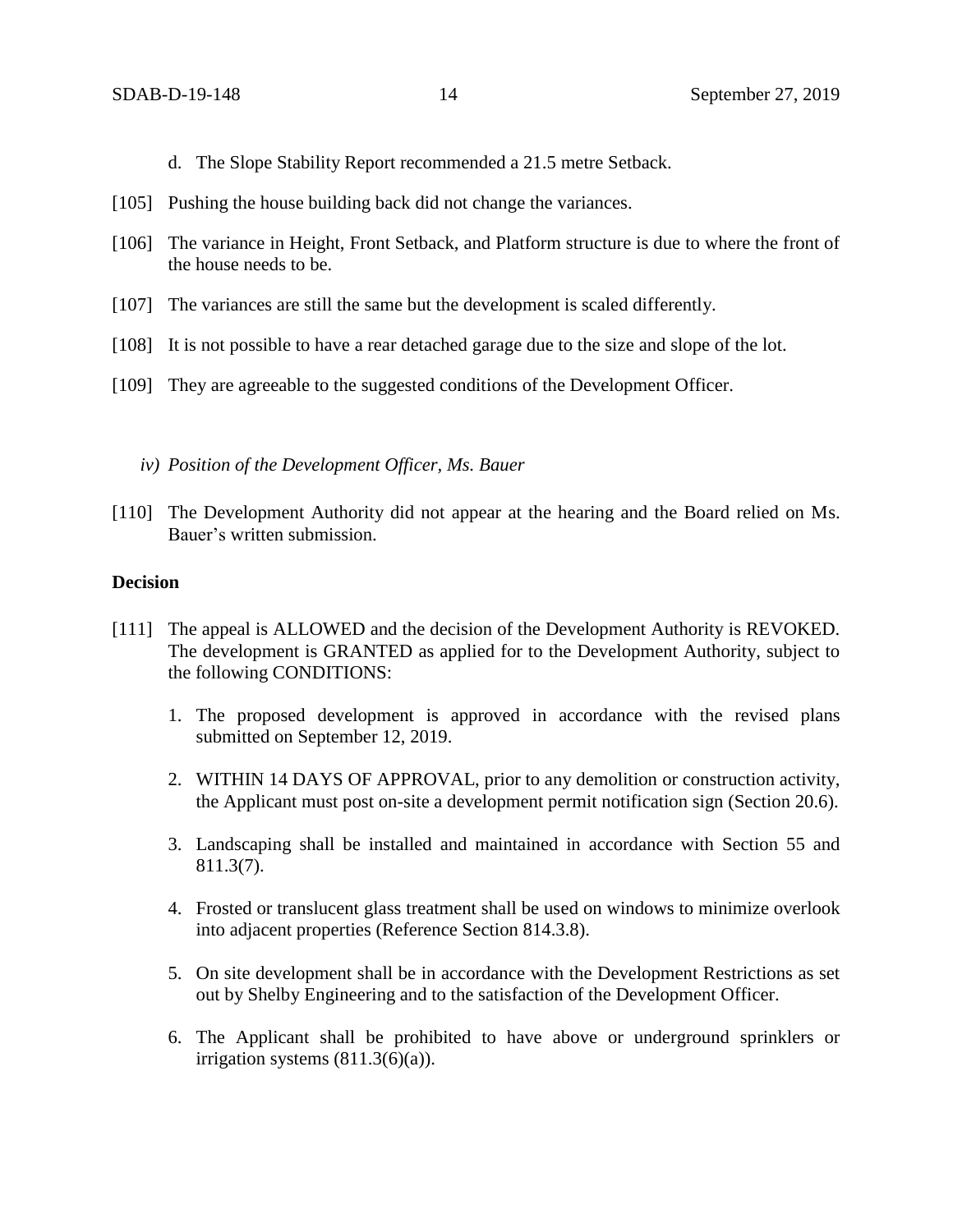- 7. The Applicant shall be prohibited to have roof leaders, downspouts and sump pump discharge spouts that discharge into or onto the ground  $(811.3(6)(b))$ .
- 8. The colours and finishing materials on all facades shall comply with the stamped and approved elevation plans (Reference Section 814.3.15).
- [112] In granting the development, the following variances to the *Edmonton Zoning Bylaw* are allowed:
	- 1. The maximum allowable Front Setback of 8.1 metres pursuant to section 814.3(1) is varied to allow an excess of 0.5 metres, thereby increasing the maximum allowed Front Setback to 8.6 metres.
	- 2. The minimum allowable Rear Setback of 13.8 metres, that being 40 percent of Site Depth pursuant to Section 814.3(4) is varied to allow a deficiency of 6.5 metres, thereby decreasing the minimum allowed Rear Setback to 7.3 metres.
	- 3. The maximum allowable building Height of 8.9 metres pursuant to section 814.3(5) is varied to allow an excess of 4.4 metres, thereby increasing the maximum allowed Height to 13.3 metres.
	- 4. The maximum allowable building Height of 9.3 metres (to top of parapet) pursuant to section 52.1(b) is varied to allow an excess of 4.0 metres, thereby increasing the maximum allowed Height to 13.3 metres.
	- 5. The maximum allowable projection for a platform structure and unenclosed steps pursuant to Section 44 is waived as per the submitted stamped revised plans.
	- 6. The prohibition that rear attached Garages shall not be allowed pursuant to Section 814.3(19) is waived.
	- 7. The maximum allowable Site Coverage pursuant to section 140.4 is waived.

## **Reasons for Decision**

- [113] The proposed development, a Single Detached House, is a Permitted Use in the RF3 Small Scale Infill Development Zone.
- [114] The Board grants the required variances for the following reasons:
	- a. The Board finds that the proposed development is consistent with the General Purpose of the Mature Neighbourhood Overlay as it is characteristic of this neighbourhood.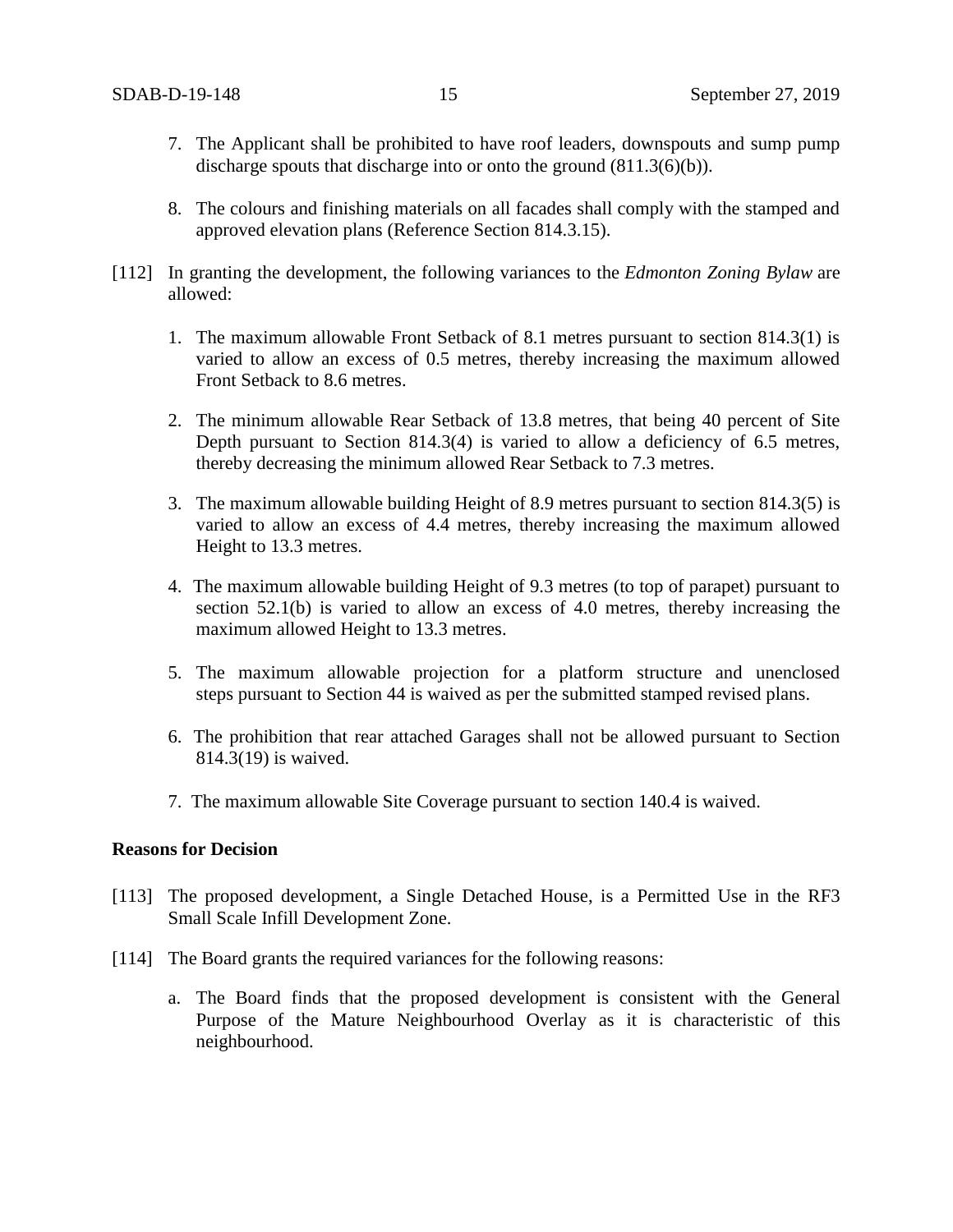- b. While not all the variances are eliminated, a majority of them would be reduced had the Appellant not been required to comply with the North Saskatchewan River Valley Overlay that set the Front Setback 25 metres as outlined in the Geotechnical report.
- c. Notwithstanding this requirement, the Appellant pursued and received their own Geotechnical Report that should have allowed them to reduce that Front Setback to 21.5 metres. The analysis by the property owner in having their report accepted by the City is that it would have created substantial costs and added to the timeframe for it to be approved.
- d. This particular need to comply with the 25 metre Setback contributed to the majority of the variances.
- e. It has done so by the need to set the home further back in the yard having an effect on the Rear Setback, the overall Height of the structure and Front Setback, Platform Structure, and Site Coverage.
- f. Based on the evidence submitted and with the Development Officer's written submission, it was found that many of the homes in the area have received similar variances in both numbers and amounts.
- g. This particular design is very typical of this neighbourhood.
- h. This particular property went through the required Community Consultation process and the decision was rendered after the initial process.
- i. Subsequent to that, a further and direct review was done with the neighbours and from that changes were made and revised drawings created. These were a direct result of the Appellant ensuring the development was acceptable to the neighbourhood.
- j. The Board was presented with information provided by the City Transportation Department indicating that 99B Street will be closed in the spring of 2020.
- k. This was identified to the property owners subsequent to the initial drawings being completed and submitted and, through this process, further amendments and revisions were needed to the drawings and are now part of the new revised drawings.
- l. The closure of 99B Street in front of the property will eliminate on street parking and puts more importance that off street parking being provided in the rear, and helps justify the Board waiving the prohibition of attached rear garages.
- m. The Board cannot consider a hardship as its test but determined there is some hardship in being able to develop on the subject Site.
- n. The Board has received significant neighbourhood support in particular the most affected neighbour to the south.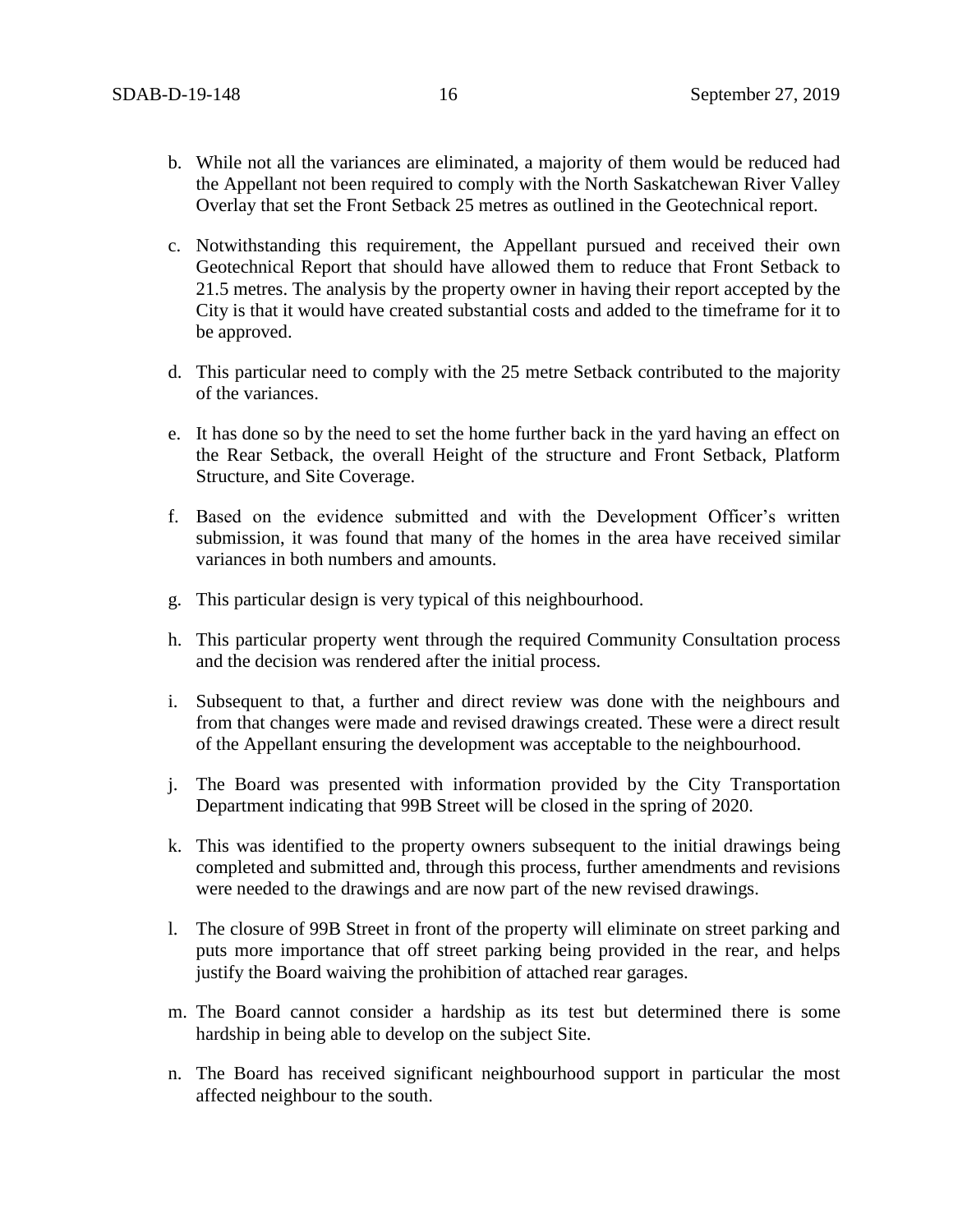- o. One letter was received in opposition to the proposed development but then later supported the revised plans.
- p. Based on the above, it is the opinion of the Board that the proposed development will not unduly interfere with the amenities of the neighbourhood, nor materially interfere with or affect the use, enjoyment or value of neighbouring parcels of land.

Mr. V. Laberge, Presiding Officer Subdivision and Development Appeal Board

Board Members in Attendance: Ms. G. Harris; Mr. J. Kindrake; Ms. M. McCallum; Ms. L. Delfs

CC: City of Edmonton, Development & Zoning Services, Attn: Ms. K. Bauer / Mr. A. Wen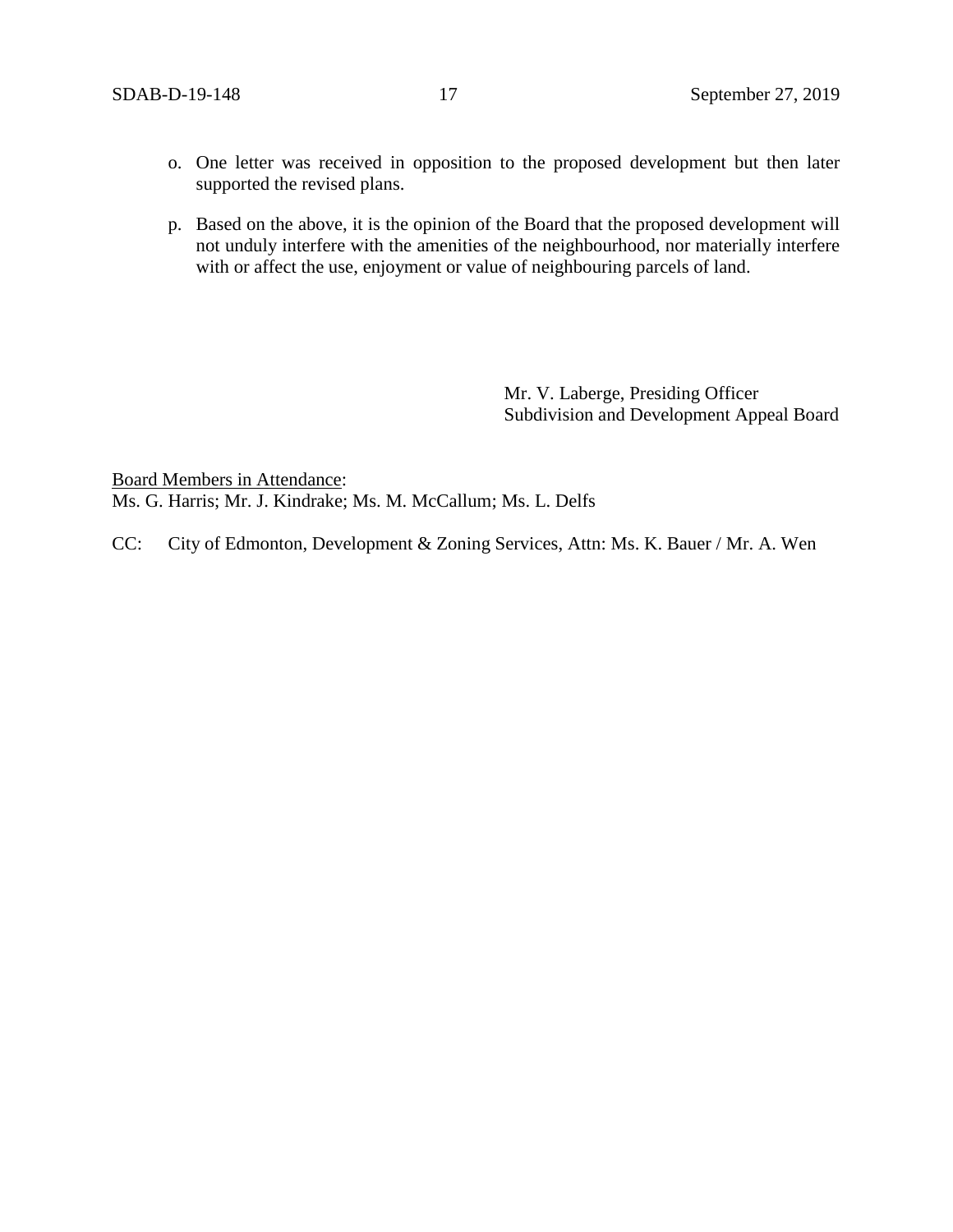### **Important Information for the Applicant/Appellant**

- 1. This is not a Building Permit. A Building Permit must be obtained separately from Development & Zoning Services, located on the 2nd Floor, Edmonton Tower, 10111 – 104 Avenue NW, Edmonton, AB T5J 0J4.
- 2. Obtaining a Development Permit does not relieve you from complying with:
	- a) the requirements of the *Edmonton Zoning Bylaw*, insofar as those requirements have not been relaxed or varied by a decision of the Subdivision and Development Appeal Board,
	- b) the requirements of the *Alberta Safety Codes Act*,
	- c) the *Alberta Regulation 204/207 – Safety Codes Act – Permit Regulation*,
	- d) the requirements of any other appropriate federal, provincial or municipal legislation,
	- e) the conditions of any caveat, covenant, easement or other instrument affecting a building or land.
- 3. When an application for a Development Permit has been approved by the Subdivision and Development Appeal Board, it shall not be valid unless and until any conditions of approval, save those of a continuing nature, have been fulfilled.
- 4. A Development Permit will expire in accordance to the provisions of Section 22 of the *Edmonton Zoning Bylaw, Bylaw 12800*, as amended.
- 5. This decision may be appealed to the Alberta Court of Appeal on a question of law or jurisdiction under Section 688 of the *Municipal Government Act*, RSA 2000, c M-26. If the Subdivision and Development Appeal Board is served with notice of an application for leave to appeal its decision, such notice shall operate to suspend the Development Permit.
- 6. When a decision on a Development Permit application has been rendered by the Subdivision and Development Appeal Board, the enforcement of that decision is carried out by Development & Zoning Services, located on the 2nd Floor, Edmonton Tower, 10111 – 104 Avenue NW, Edmonton, AB T5J 0J4.

*NOTE: The City of Edmonton does not conduct independent environmental checks of land within the City. If you are concerned about the stability of this property for any purpose, you should conduct your own tests and reviews. The City of Edmonton, when issuing a development permit, makes no representations and offers no warranties as to the suitability of the property for any purpose or as to the presence or absence of any environmental contaminants on the property.*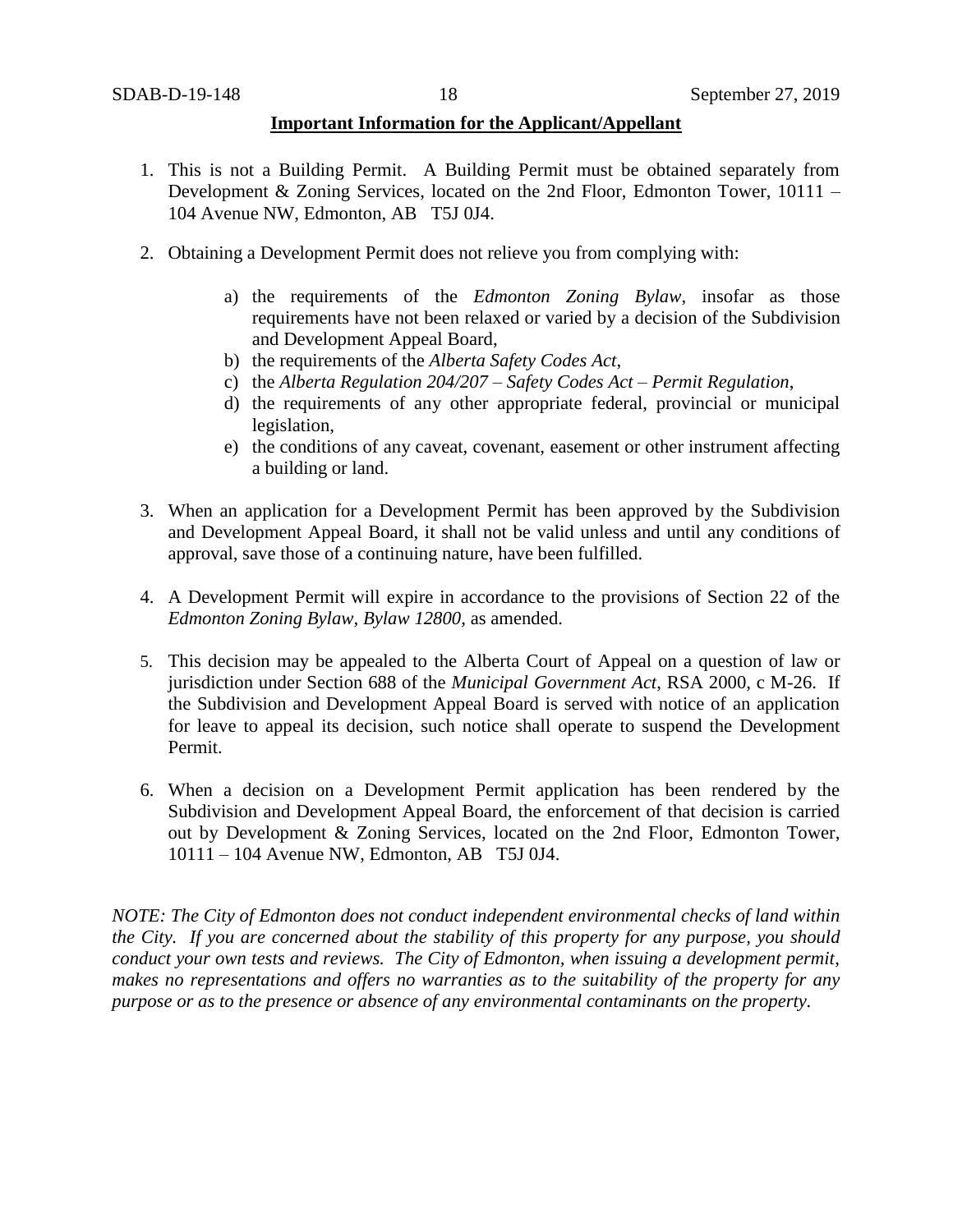

# **SDAB-D-19-149**

# **Application No. 316044404-001**

An appeal change the use from General Retail Stores to Cannabis Retail Sales was **TABLED TO OCTOBER 2 or 3, 2019**.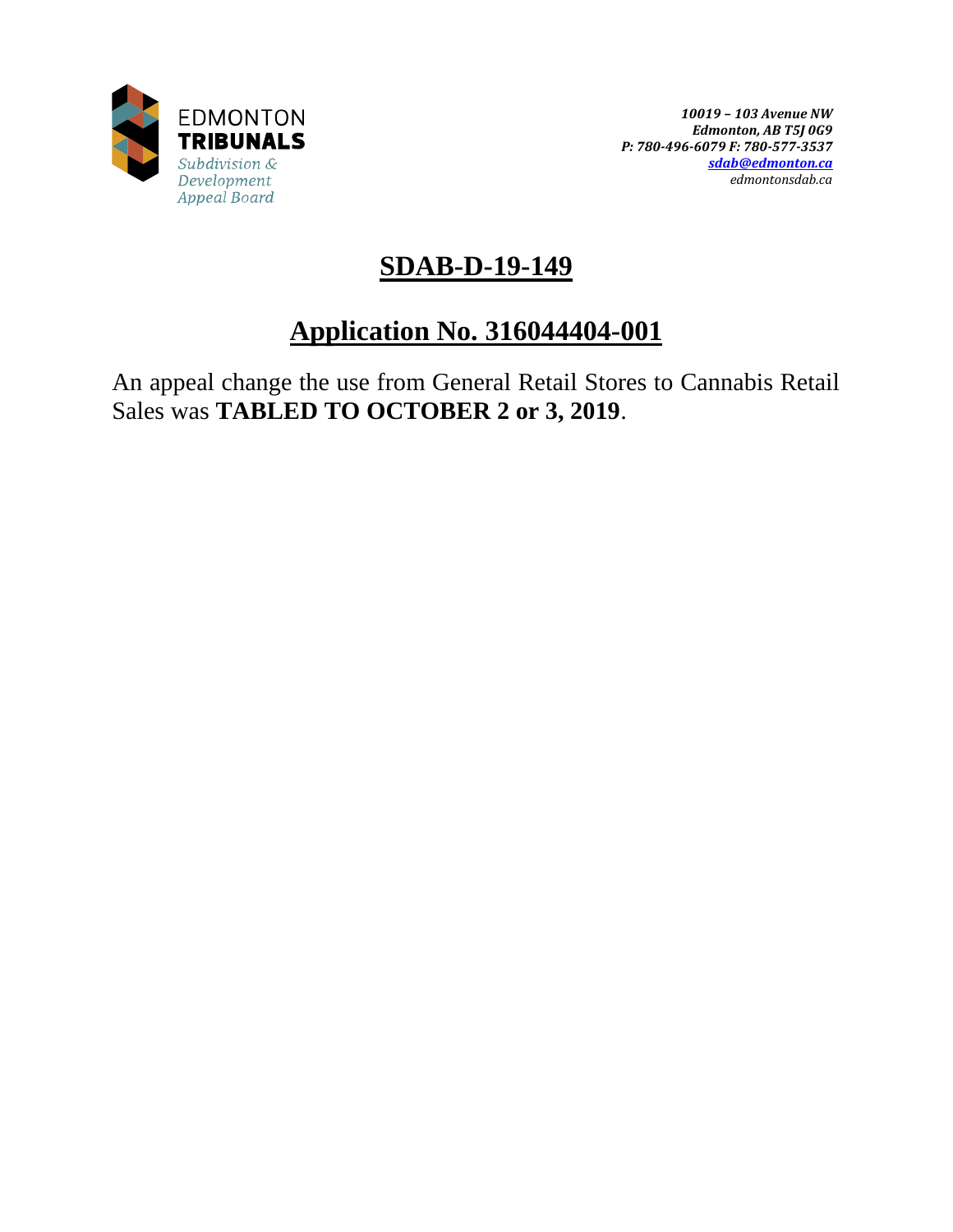

Date: September 27, 2019 Project Number: 309777592-001 File Number: SDAB-D-19-150

## **Notice of Decision**

[1] On September 12, 2019, the Subdivision and Development Appeal Board (the "Board") heard an appeal that was filed on July 27, 2019. The appeal concerned the decision of the Development Authority, issued on July 9, 2019, to approve the following development:

> **To construct an Automotive and Minor Recreation Vehicle Sales/Rental and Automotive and Equipment Repair Shop addition to an existing building, change the Use of an existing building to an Automotive and Minor Recreation Vehicle Sale/Rental, and to construct interior and exterior alterations (marine dealership).**

- [2] The subject property is on Plan 4241MC Lot D, located at 7404 Meridian Street NW, within the (IB) Industrial Business Zone. The Maple Ridge Industrial Area Structure Plan applies to the subject property.
- [3] The following documents were received prior to the hearing and form part of the record:
	- A copy of the Development Permit application with attachments, proposed plans, and the approved Development Permit with conditions;
	- The Development Officer's written submissions;
	- A revised written submission from the Development Officer; and
	- The Appellant's written submissions.
- [4] The following exhibit was presented during the hearing and forms part of the record:
	- Exhibit  $A Doc$  Exhibit  $A Doc$  Exhibit A

## **Preliminary Matters**

[5] At the outset of the appeal hearing, the Presiding Officer confirmed with the parties in attendance that there was no opposition to the composition of the panel.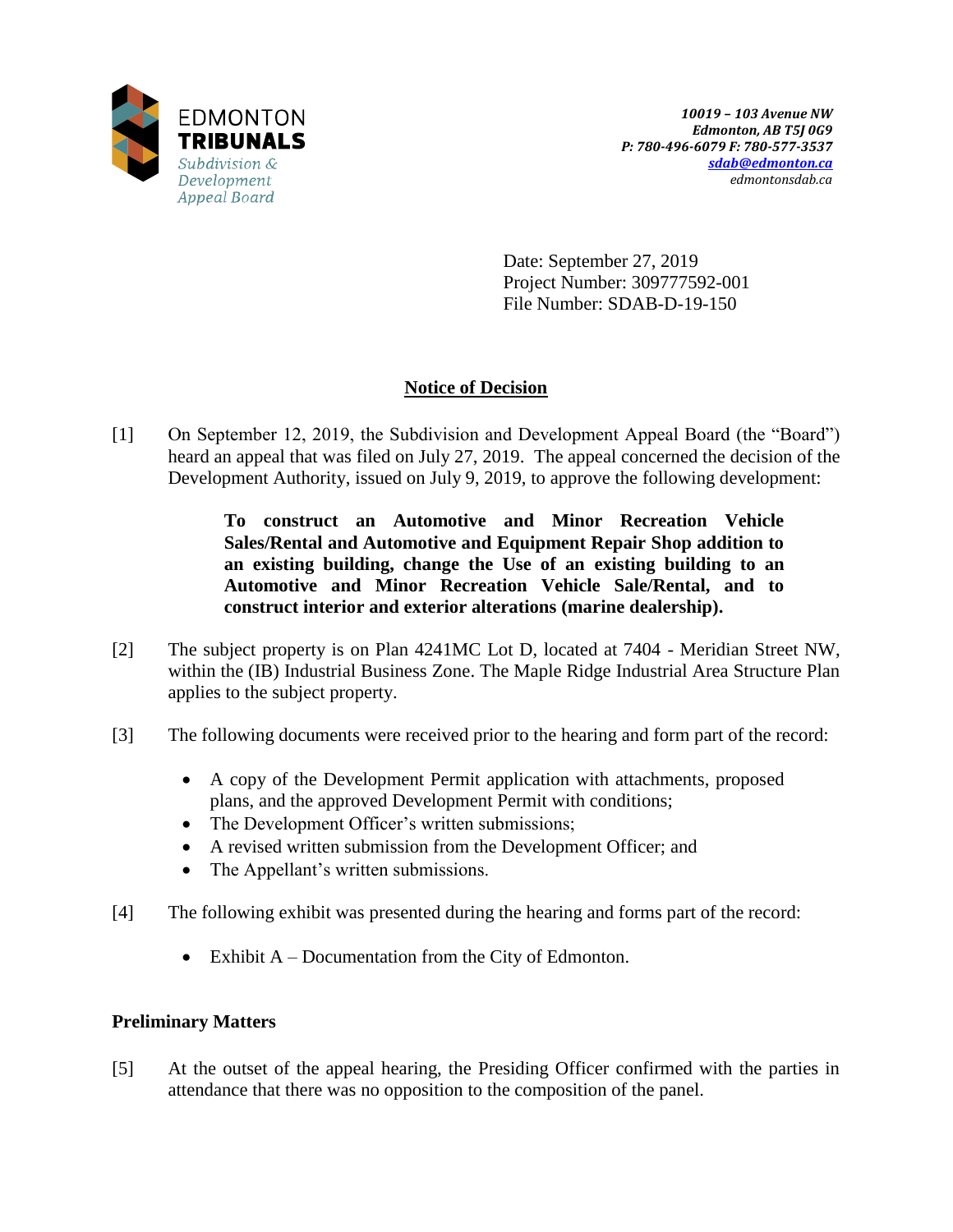- [6] The Presiding Officer outlined how the hearing would be conducted, including the order of appearances and no one objected.
- [7] The appeal was filed on time, in accordance with section 686 of the *Municipal Government Act*, RSA 2000, c M-26 ("the *Municipal Government Act*").

#### **Summary of Hearing**

- *i) Position of the Appellant, Mr. P. Begoray:*
- [8] Based on a review of the revised submission of the Development Officer it appears that the Development Authority is recommending that the two sanitary servicing assessments should not be applied to this Development Permit because the subject site does not have access to the sanitary sewer system. The storm servicing assessment does not apply because drainage from the subject site enters into provincially owned lands and does not utilize the City's infrastructure.
- [9] The subject site is located within the "Maple Ridge & South East Industrial" Catchment of the Arterial Roads For Development Bylaw 14380, Schedule K and accordingly, the Arterial Roadway Assessment ("ARA") is payable on this Development Permit.
- [10] A map was referenced to confirm the location of the site which is adjacent to Anthony Henday Drive. The service road to the east is Meridian Street and 76 Avenue is located north of the subject site. Both of these roads were developed by the provincial government and are on provincial land.
- [11] The subject site is isolated from the remainder of the subdivision and the City did not pay for the adjacent roadways.
- [12] Mr. Begoray acknowledged that he is responsible to pay his fair share of the ARA but it needs to be assessed fairly. There are no curbs, gutters or sidewalks in this area.
- [13] A map was referenced to illustrate that the narrow strip of land located north and east of the site is owned by the Province and not the City. He had to obtain permission from the Province to drain into the adjacent ditch.
- [14] It was his opinion that because of this situation, the ARA should be reduced by 50 percent.
- [15] A map was referenced to illustrate the location of an old sewage lagoon that is located in the southwest corner of his property. Much of his property will be undevelopable because of the location of the lagoon and drainage ditches. It was his opinion that the ARA should not be assessed on this portion of the property.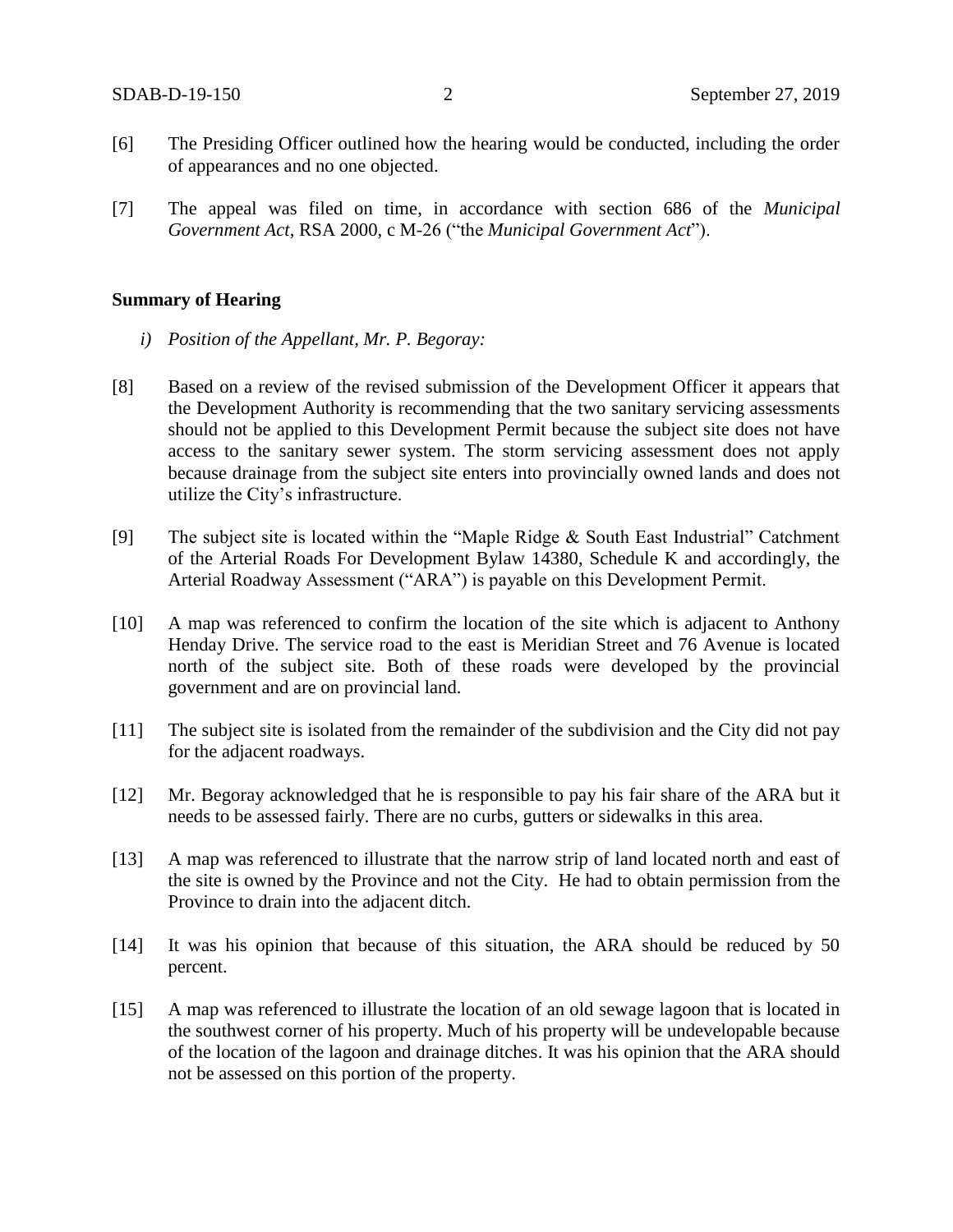- [16] The Presiding Officer clarified that drainage issues are outside the purview of the Board and that the amount of the ARA was calculated on 1.6 hectares of land, based on the development area identified on the site plan that was submitted with this development permit application.
- [17] Mr. Begoray would like to leave the fence on the property line until the Province completes their landscaping requirements in order to protect his site.
- [18] In summary, he would like the ARA reduced by 50 percent because his site is serviced by roadways that were built by the Province on land owned by the Province and movement of the fence deferred until the landscaping on the adjacent provincial land is complete.
- [19] Mr. Begoray provided the following information in response to questions from the Board:
	- a) The ARA should be reduced because the majority of the roads in and around his property were built and paid for by the Province.
	- b) The ARA should be reduced but at a rate applied to the entire site not just the portion of the site to be developed.
- [20] The Presiding Officer clarified that the ARA is governed through Bylaw 14380 and is administered according to the direction set out in City Policy and Procedure C507 which may be outside of the mandate of the Board.
	- *ii) Position of an Affected Property Owner, Mr. K. Sparrow*
- [21] Mr. Sparrow owns the abutting site and questioned how the ARA fees are calculated and applied.
	- *iii) Position of the Development Officer, Mr. P. Adams and Mr. D. Young, City of Edmonton, Development Servicing Agreements:*
- [22] EPCOR is not part of the development permit review process but they did confirm after the appeal was filed that they provided a response to the Appellant that was contested as part of the appeal. Their response was that drainage to the natural area located south of the site was not permitted and that he should seek permission from the Province to drain storm water from the site into the Provincial drainage system along Anthony Henday Drive.
- [23] After discussions with EPCOR and the Appellant, it was determined that the sanitary servicing assessments should not be applied to this Development Permit at this time because the subject site does not have access to the sanitary sewer system. The storm servicing assessments should not be applied because drainage from the subject property enters into provincially owned lands and does not utilize the City's infrastructure. These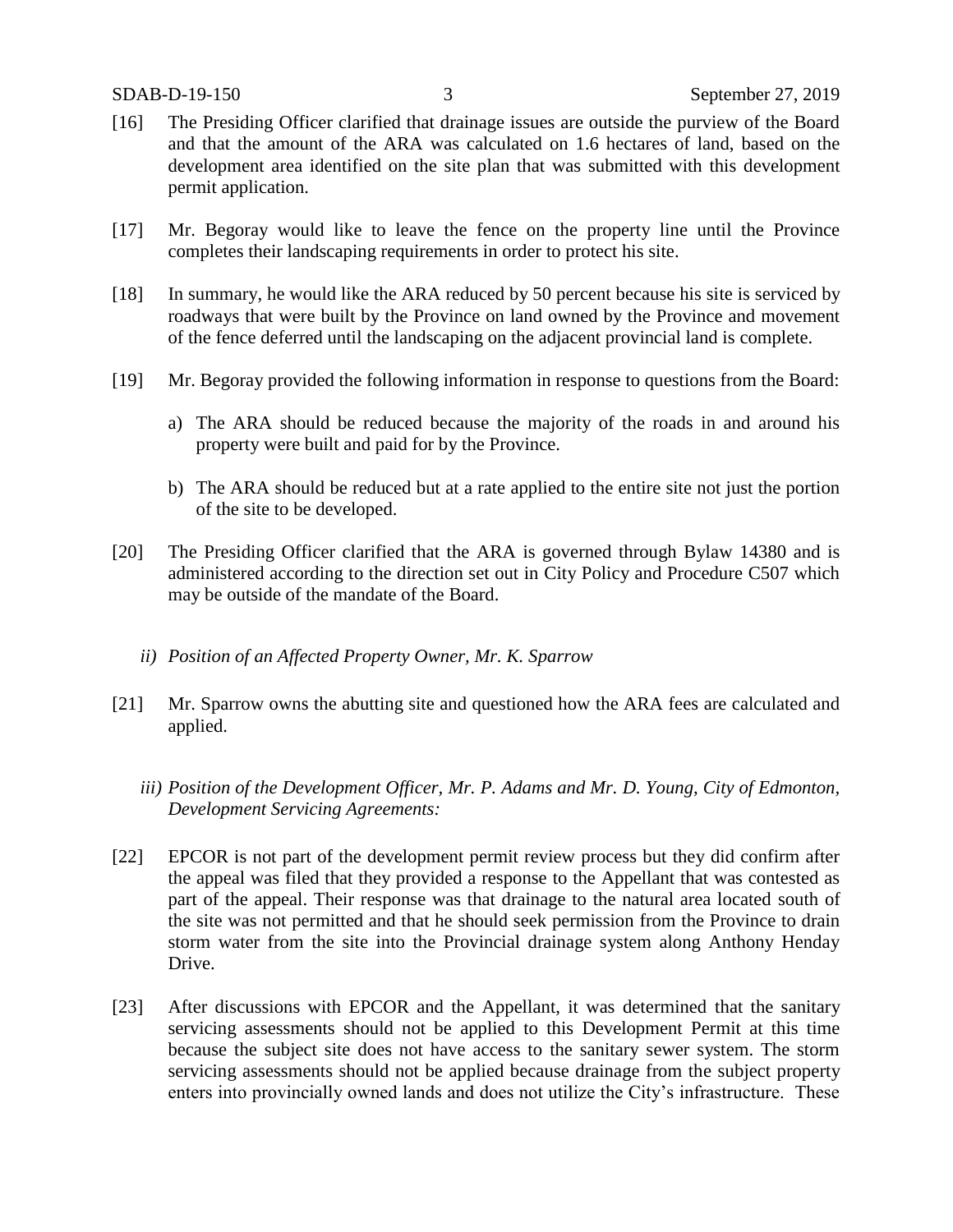assessments have been deferred to future development if these services become available to the site in the future. These assessments are no longer being pursued as part of the Servicing Agreement.

- [24] The Assessment costs were applied based on the amount of land that is being developed as part of this development permit application. The ARA assessment is only being charged to just over 44 percent of this site. The City's Drainage Assessment agreed with that.
- [25] Mr. Adams indicated that some of the charges were not being pursued at this time, as demonstrated by the revisions to the charges submitted to this Board this morning. However, the Applicant would still be required to pay the assessed ARA charges prior to the issuance of the building safety codes permit. If the Board is contemplating altering this, a postponement would be required to obtain a legal opinion over whether this Board has that authority, and to allow the City Solicitor to attend the hearing.
- [26] It was Mr. Adams' opinion that the landscaping issue raised by the Appellant is more of an inspection issue than a problem with the development permit. It is his understanding that the Appellant wants to comply with the landscaping plan that was approved as part of this application but that the inspection may need to be delayed because of concerns with the implementation of the landscaping plan. That matter can be discussed with the City to determine the best way to proceed with that process.
- [27] Mr. Young provided a written submission, marked *Exhibit A*, to explain the ARA for this catchment area. An ARA is a cost sharing mechanism to pay for the major arterial roads in an area, especially in newer areas. The City does not upfront the cost to develop the roadways. In the Maple Ridge subdivision the costs to develop the major arterial roads are being up fronted by private developers. The ARA program was established as a means to have all property owners in an area to share in the costs of roadway development. The monies collected do not come to the City itself. They are dispersed to the developers who are up fronting the costs to develop the roads.
- [28] The ARA rate for this site is established by City Policy C592, Clause 5.3. A 25 percent reduction has been applied to this site in accordance with City Policy C592, the Industrial Infrastructure Cost Sharing Program which was designed "to assist in financing large municipal infrastructure in industrial areas, and to ultimately encourage the servicing and development of industrial land which provides an increased tax assessment base, employment, and other economic spinoffs". In an industrial area like this the City helps the smaller business owners by providing a 25 percent reduction and this money comes from the larger developers. The 2019 ARA rate for this site should be \$107,579.00 per hectare but it has been reduced by 25 percent to \$80,115.00 per hectare.
- [29] The monies collected through the ARA are not for 76 Avenue or Meridian Street. The roads that are being cost shared as part of the ARA are 17 Street, 34 Street and Roper Road. The \$80,115.00 per hectare collected from the Appellant will be used to pay for the construction of these three roadways, not 76 Avenue or Meridian Street.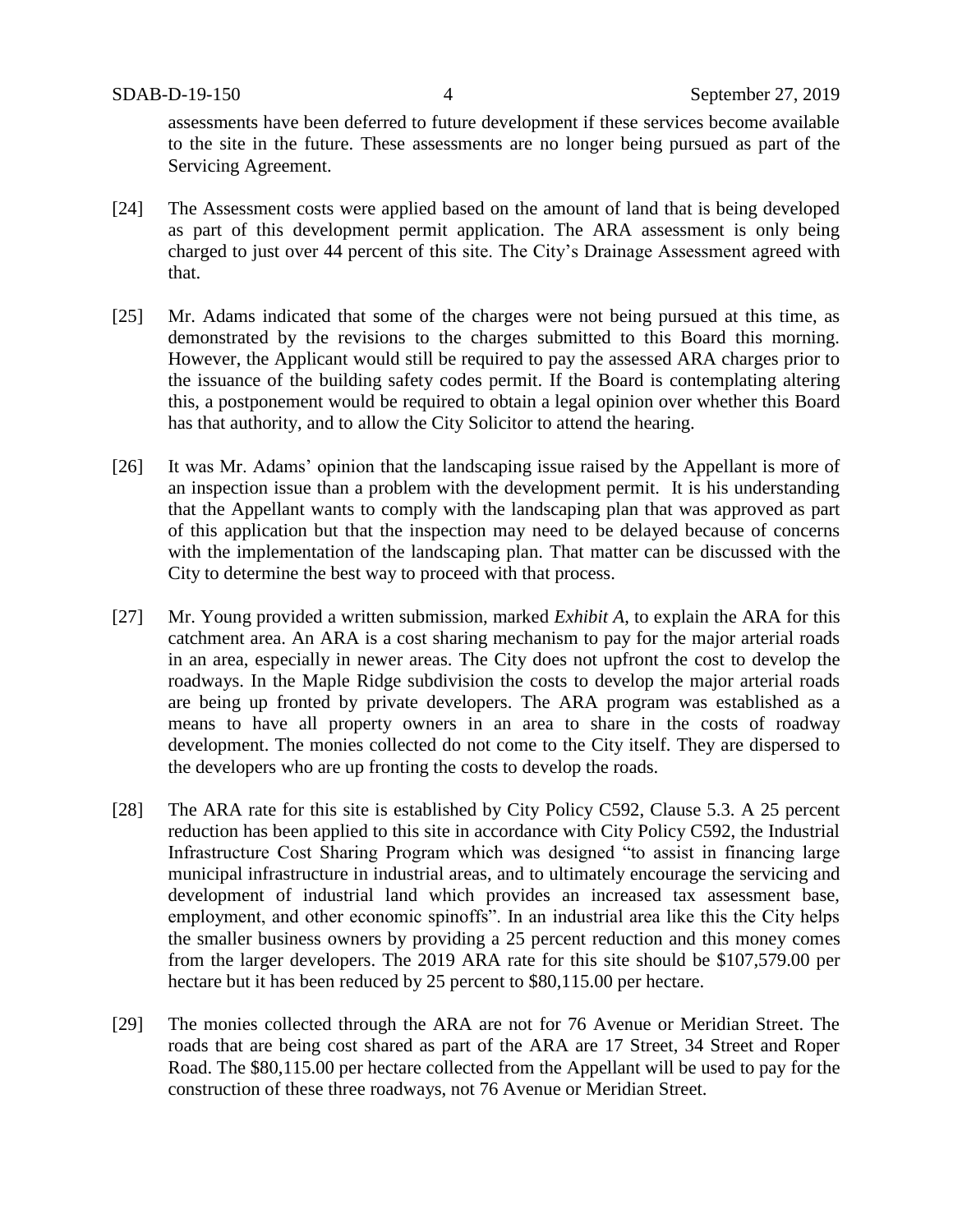- [30] Mr. Young stated that if the Appellant is asking the Board to both reduce the ARA by 50 percent and postpone payment of the reduced amount until other portions of the property are developed, or have the assessment waived altogether, it would result in a slightly higher assessment for every other property owner in the area.
- [31] Mr. Adams reiterated that if the Board were to consider reducing the ARA, a postponement would be requested to obtain a legal opinion and have Counsel from the City Solicitor's Office to attend.
- [32] Mr. Adams and Mr. Young provided the following information in response to questions from the Board:
	- a) The roads included in the ARA as specified in the Bylaw are 34 Street, 17 Street and Roper Road.
	- b) The *City of Edmonton Charter*, 2018 Regulation Alta Reg 39/2019 ("*City of Edmonton Charter*") references section 648 of the *Municipal Government Act* and specifically authorizes the collection of offsite levies to a Development Permit.
	- c) The condition as applied to the development permit is that the Servicing Agreements be entered into prior to release to the building safety codes which mean that a building permit cannot be issued until they are paid.
	- d) The City Solicitor was consulted regarding the application of section 648(1) of the *Municipal Government Act*.
	- e) The levy only applies to the portion of the site that is included in this development permit application. If the remainder of the site is developed in the future it will be assessed and a similar condition imposed at that time.
	- f) There is no provision in the ARA for a graduated fee schedule. Policy C592 was created after Arterial Roads for Development Bylaw 14380 was adopted to facilitate development in industrial areas. This policy allows the City to defer property tax revenue from newly constructed industrial facilities in industrial areas towards developers who are constructing arterial roads. This Policy allows reduced rates to be applied.
	- g) The *City of Edmonton Charter* amends but does not replace section 648 of the *Municipal Government Act*. It provides clarity on how to assign the levies.
	- h) There is a provision to allow a staged payment of the assessments in a Development Agreement but the Applicant is required to provide Security.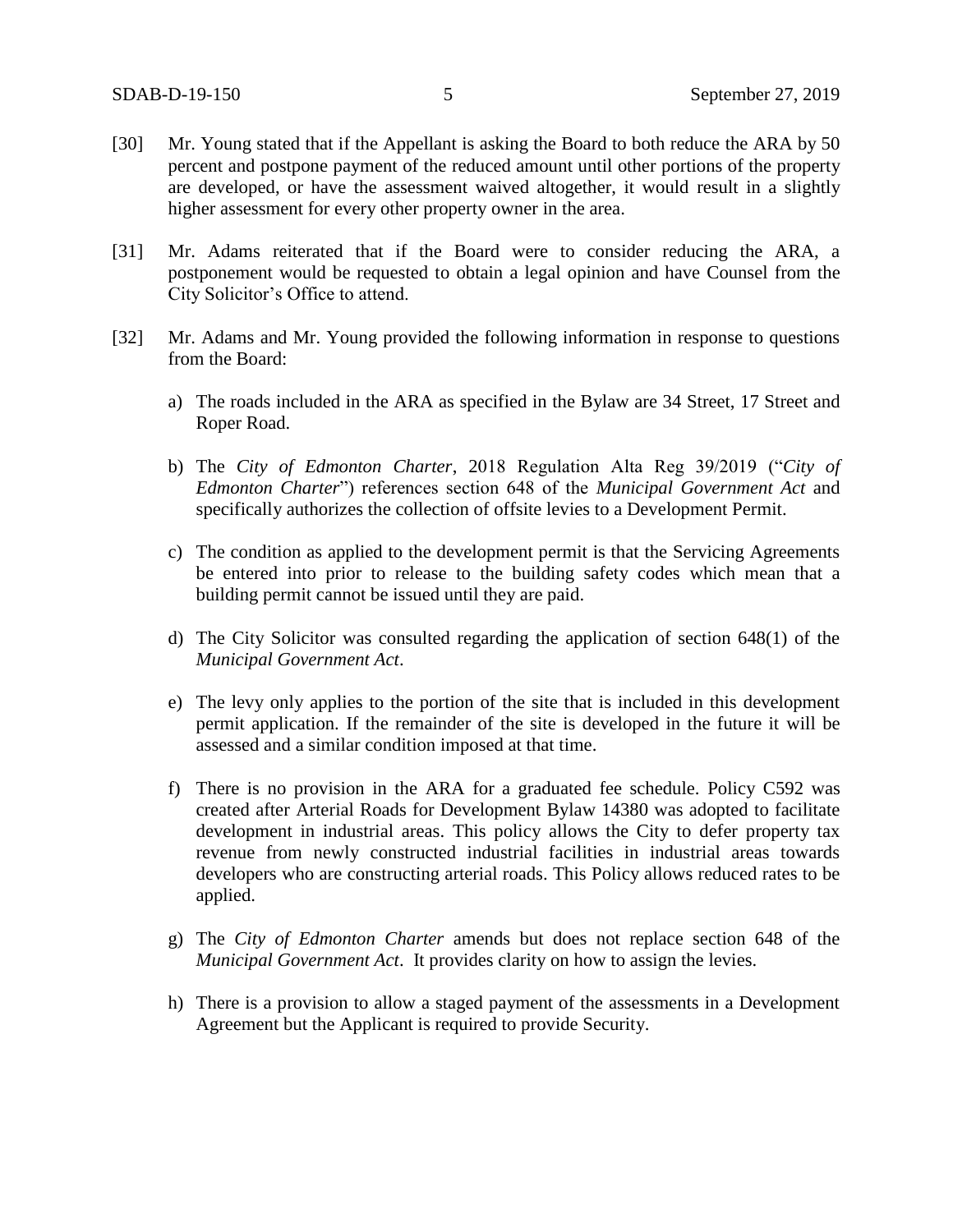- i) Mr. Adams indicated that he would have to seek legal advice regarding the *City of Edmonton Charter* and the applicability of section 648(1) of the *Municipal Government Act.*
- j) The fence is part of the approved site plan and landscaping plan and the date of inspection could be deferred by the Board.
- *iv) Rebuttal of the Appellant:*
- [33] Mr. Begoray questioned why the Board cannot deal with the ARA fees. It was his opinion that the Board can determine whether or not these fees should be paid now.
- [34] The ARA fees should be reduced because the roads identified do not connect to his site. He questioned why a further reduction could not be applied since the fees have already been reduced by 25 percent.
- [35] His only concern is the timing of the fence removal. The fence is required to protect his site and landscaping from the adjacent provincial land that has not yet been landscaped. It would be fair to require the landscaping securities and removal of the fence within 18 months from the date on which the Province completes their landscaping.

#### **Decision**

- [36] The appeal is **ALLOWED IN PART** and the decision of the Development Authority is **VARIED**. The development is **GRANTED** as approved by the Development Authority with the following **AMENDMENTS** to the **CONDITIONS**:
	- **1. The sanitary servicing assessments and storm servicing assessments are removed from the approved Development Permit per the City's revised written submission.**

## **Reasons for Decision**

- [37] An Automotive and Equipment Repair Shop is a Discretionary Use in the (IB) Industrial Business Zone, pursuant to section 400.3(3) of the *Edmonton Zoning Bylaw*.
- [38] An Automotive and Minor Recreation Vehicle Sales/Rentals is a Discretionary Use in the (IB) Industrial Business Zone, pursuant to section 400.3(4) of the *Edmonton Zoning Bylaw*.
- [39] The Development Authority reviewed the proposed assessments to ensure compliance with the *Municipal Government Act*. Upon review, it was determined that neither the sanitary servicing assessments nor the storm servicing assessments should be applied to this Development Permit.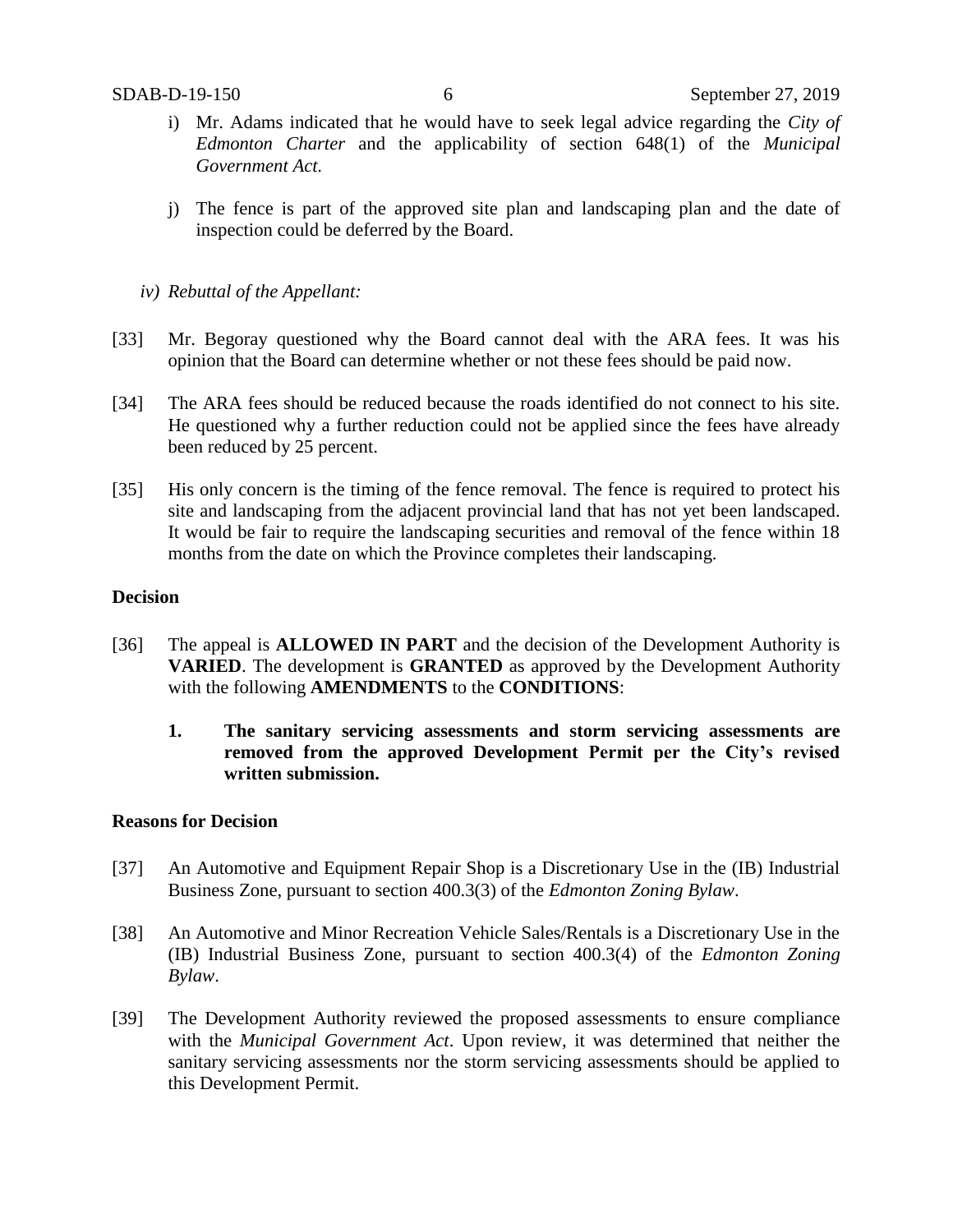- [40] As such, the Board has removed this condition from the approved Development Permit.
- [41] The subject site is located within the Maple Ridge Industrial Area Structure Plan.
- [42] Section 6.6 of the Maple Ridge Industrial Area Structure Plan states that:

Lands within the ASP will be subject to Arterial Roadway Assessments (ARA) pursuant to the Arterial Roads for Development Bylaw 14380, or to the policies and bylaws regarding arterial roadways in place at the time of development to cost share the construction of arterial roadway facilities needed to service the area. In general terms, the ARA outlines the developer's responsibility of arterial roadway construction within the catchment area and is based on the estimated and actual costs of constructing arterial roads required for access to a catchment area.

- [43] The Arterial Road Assessment is payable pursuant to section 648 of the *Municipal Government Act* and Bylaw 14380.
- [44] Section 648.1(1) of the *Municipal Government Act* states:

Any person may, subject to and in accordance with the regulations, appeal any of the provisions of an off-site levy bylaw relating to an off-site levy for a purpose referred to in section 648(2.1) to the Municipal Government Board […]

However, the *City of Edmonton Charter* states the following:

**(35.1) Subject to subsection (35.2), section 648 of the Act is to be read as follows:**

### **Off-site levy**

**648(1)** The council for the City may by bylaw

(a) provide for the imposition and payment of a levy, to be known as an off-site levy, in respect of land that is to be subdivided, developed or redeveloped,

…

### **(35.4) Section 648.1 of the Act does not apply to the City.**

The Board is bound by this legislation and does not have the authority to amend or change the area designated for the assessment calculation or vary the amount of the levy.

[45] Based on the evidence provided, the removal of the fence is part of the approved Site Plan and Landscaping Plan. An extension to the inspection date will be addressed through the Inspections Section Branch.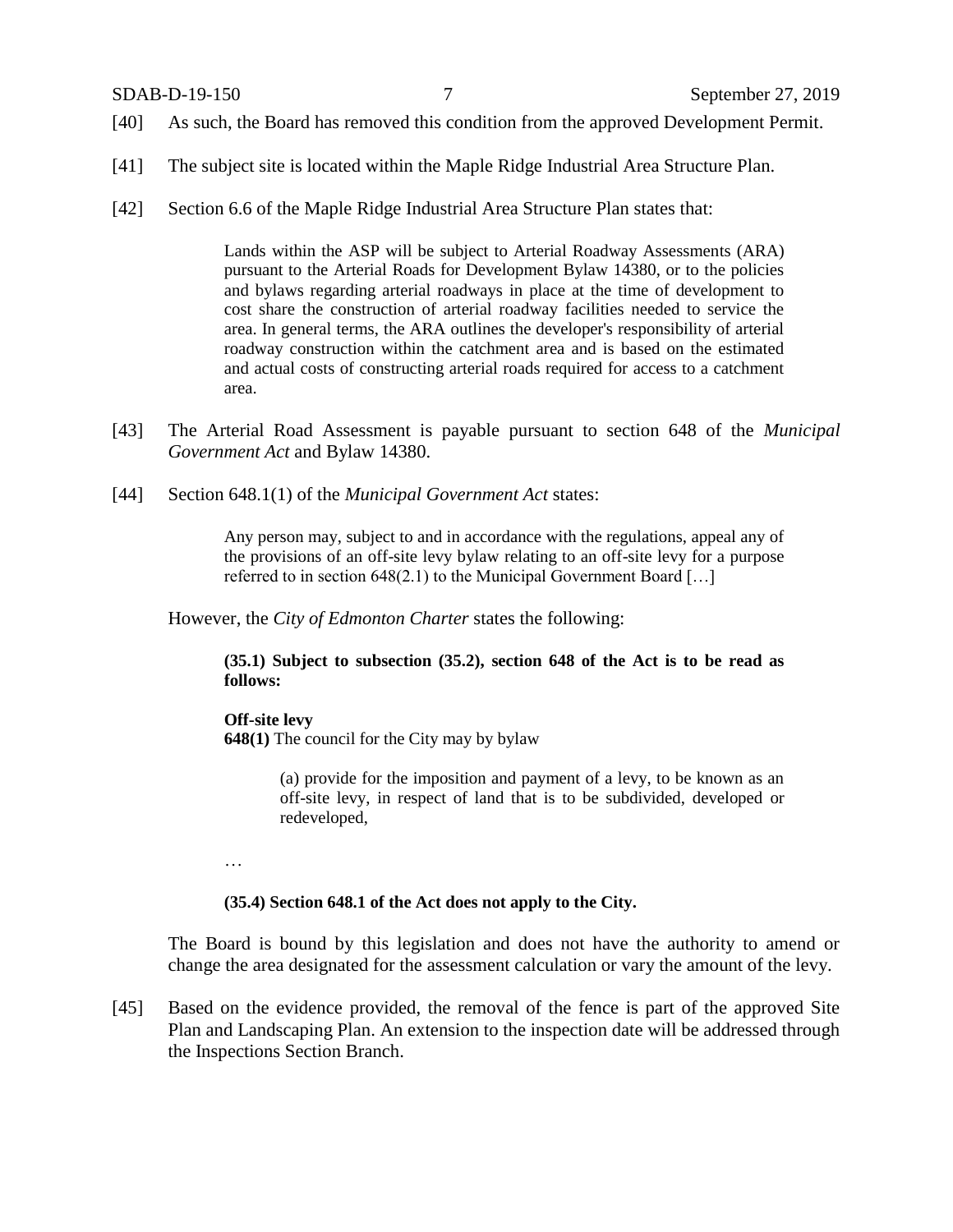[46] Based on all of the above, the appeal is allowed in part.

Mr. V. Laberge, Presiding Officer Subdivision and Development Appeal Board

Board Members in Attendance: Ms. G. Harris; Ms. L. Delfs; Mr. J. Kindrake; Ms. M. McCallum

c.c: City of Edmonton, Development & Zoning Services, Attn: Mr. P. Adams / Mr. H. Luke City of Edmonton, Development Servicing Agreements, Attn: Mr. D. Young